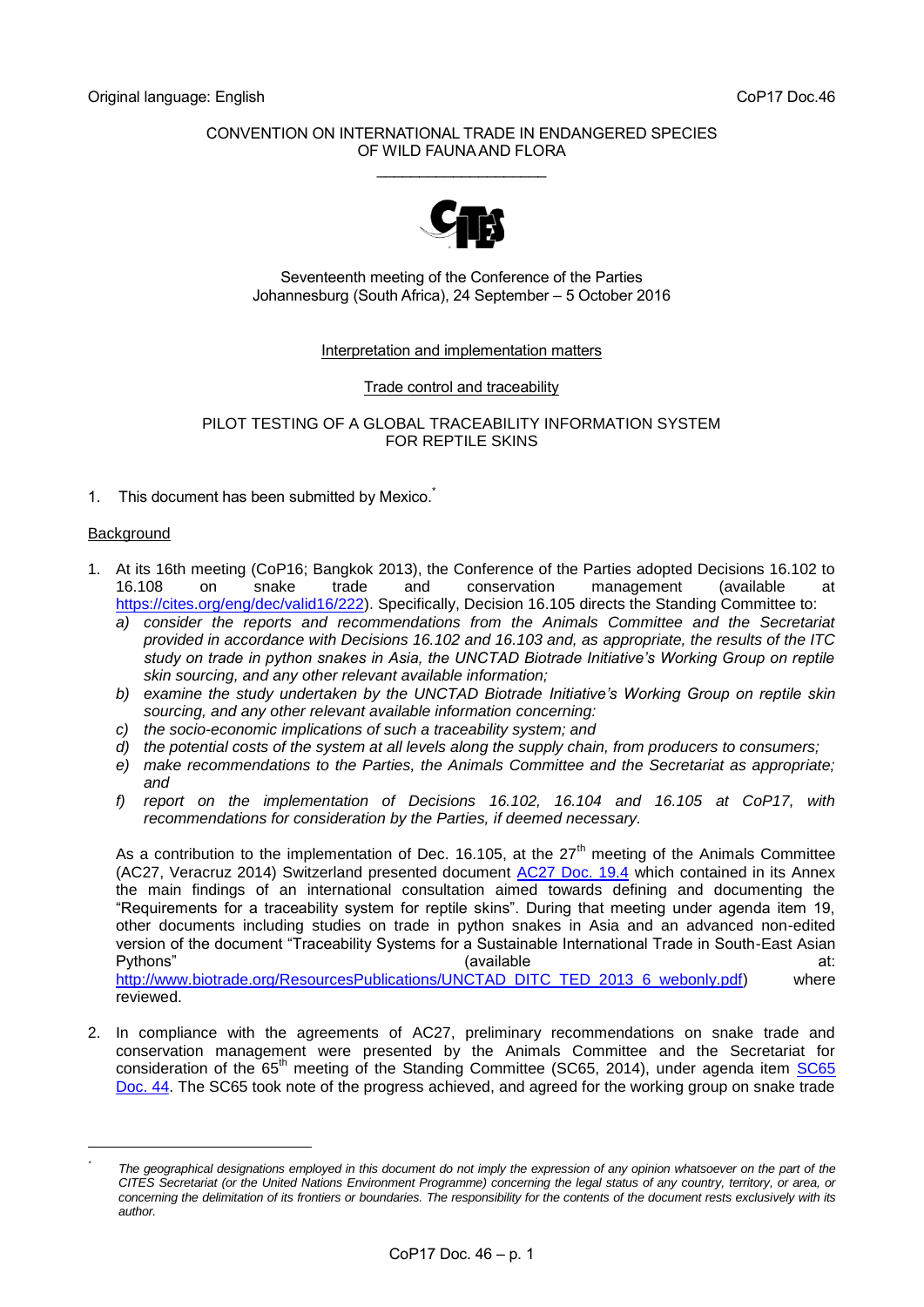and conservation management to further consider the matter of snake skin traceability and sourcing intersessionally and report at the 66th meeting of the Standing Committee (SC66, Geneva 2016).

3. At the 28<sup>th</sup> meeting of the Animals Committee (AC28, Tel Aviv 2015), México and Italy presented document [AC28 Doc. 14.2.2](https://cites.org/sites/default/files/eng/com/ac/28/E-AC28-14-02-02Rev.pdf) on an *"Identification Carrier for Global Traceability information System for Reptile Skin"*, which included an update of the progress achieved by an initiative led by the Responsible Ecosystems Sourcing Platform (RESP) that put forward a proof of concept of an identification carrier that responded to the system requirements presented at AC27. In light of this development, both the Animals Committee and the Working Group on snake trade and conservation management (Chaired by Switzerland) noted the contribution of the initiative to the development of guidance on traceability systems. Furthermore, AC28 participants expressed their support on the idea of developing a framework on traceability standards, yet suggested this process to proceed with caution in order to avoid moving forward too quickly, and advised the proponents to reflect on how the system proposed by document AC28 Doc. 14.2.2 could be implemented and contribute to the traceability of snake skins.

### Outcomes of traceability discussions at the 66the meeting of the Standing Committee (SC66, Geneva 2016)

- 4. Consequently, at the SC66 (Geneva, 2016), Mexico presented document [SC66 Doc. 34.2](https://cites.org/sites/default/files/eng/com/sc/66/E-SC66-34-02.pdf) on *"Socioeconomic considerations in the development of a global traceability information system for reptile skins"*, which provided a summary of the progress made in the development of a traceability system for reptile skins based on the proof of concept presented at AC28, as well as a description of the scheme and main elements for pilot testing of such system. Particularly, the document requested the SC to, inter alia: a) take note of the progress achieved by RESP; provide comments on the proposed scheme for pilot testing; develop recommendations to improve the initiative in preparation for CoP17. The main elements of the traceability system, and recent progress on this is described in paragraphs 8 to 18 below, as well as in detail in **Annex 2** to the present document.
- 5. The SC66 agreed to consider agenda item 34.2 together with the agenda items of the working group on snake trade and conservation management (SC66 Docs. 54.1 and 54.2). As a result of these deliberations and on the basis of the recommendations of an in-session working group (SC66 WG6, [https://cites.org/sites/default/files/eng/com/sc/66/Com/E-SC66-Com-06.pdf\)](https://cites.org/sites/default/files/eng/com/sc/66/Com/E-SC66-Com-06.pdf) the Standing Committee recognized the contribution of Mexico's report to the discussions of the implementation of Decision 16.105. Regarding the other agenda items, the SC endorsed presenting for consideration of CoP17 a draft resolution on "Conservation, sustainable use of and trade in snakes" (led by Switzerland as chair of the working group), as well as a set of Decisions (led by the Secretariat) on trade, sustainable use and conservation of snakes, also contained in document SC66 Com. 6 (Rev. by Sec.).
- 6. Furthermore, at SC66 the Secretariat presented document SC66 Doc. 43.1 (Rev. 1) on an overview of trade control and traceability, including in its Annex 2 draft elements for a Decision on traceability. As a result, the Standing Committee agreed to submit for consideration of the 17<sup>th</sup> meeting of the Conference of the Parties (Johannesburg, 2017) the following set decisions on traceability [\(SC66 Sum. 4,](https://cites.org/sites/default/files/eng/com/sc/66/ExSum/E-SC66-Sum-04.pdf) see par. 34.1):

# *DIRECTS the Standing Committee to:*

- *1. Establish a working group on traceability systems in collaboration with the CITES Secretariat to:*
	- *a) Recommend a working definition of traceability systems to assist Parties in work related to the implementation of such systems;*
	- *b) Encourage that the development by Parties of traceability systems be mutually complementary, supportive and standardized, as appropriate, and that they also meet the unique needs of any CITES-listed species;*
	- *c) Provide general guidance on a governance structure to administer and oversee the development of traceability systems using lessons learned from the development of the global CITES permits and certificates system;*
	- *d) Develop, subject to the availability of external resources, and use umbrella guidelines, and recommend standards, as appropriate, to develop traceability systems for different species that are mutually supportive and that generate standardized data;*
	- *e) Describe the CITES value chain, subject to the availability of external resources, using Unified Modelling Language and identify points throughout the value chain where species must be located, identified and its application defined;*
	- *f) Collaborate with the working group on e-permitting to ensure links between CITES permits and certificates and traceability identifiers;*
	- *g) Collaborate with United Nations and other relevant organizations involved and that have experience in the development and use of traceability standards and systems; and,*
	- *h) Draft a Resolution on traceability for consideration at the 18th meeting of the Conference of the Parties;*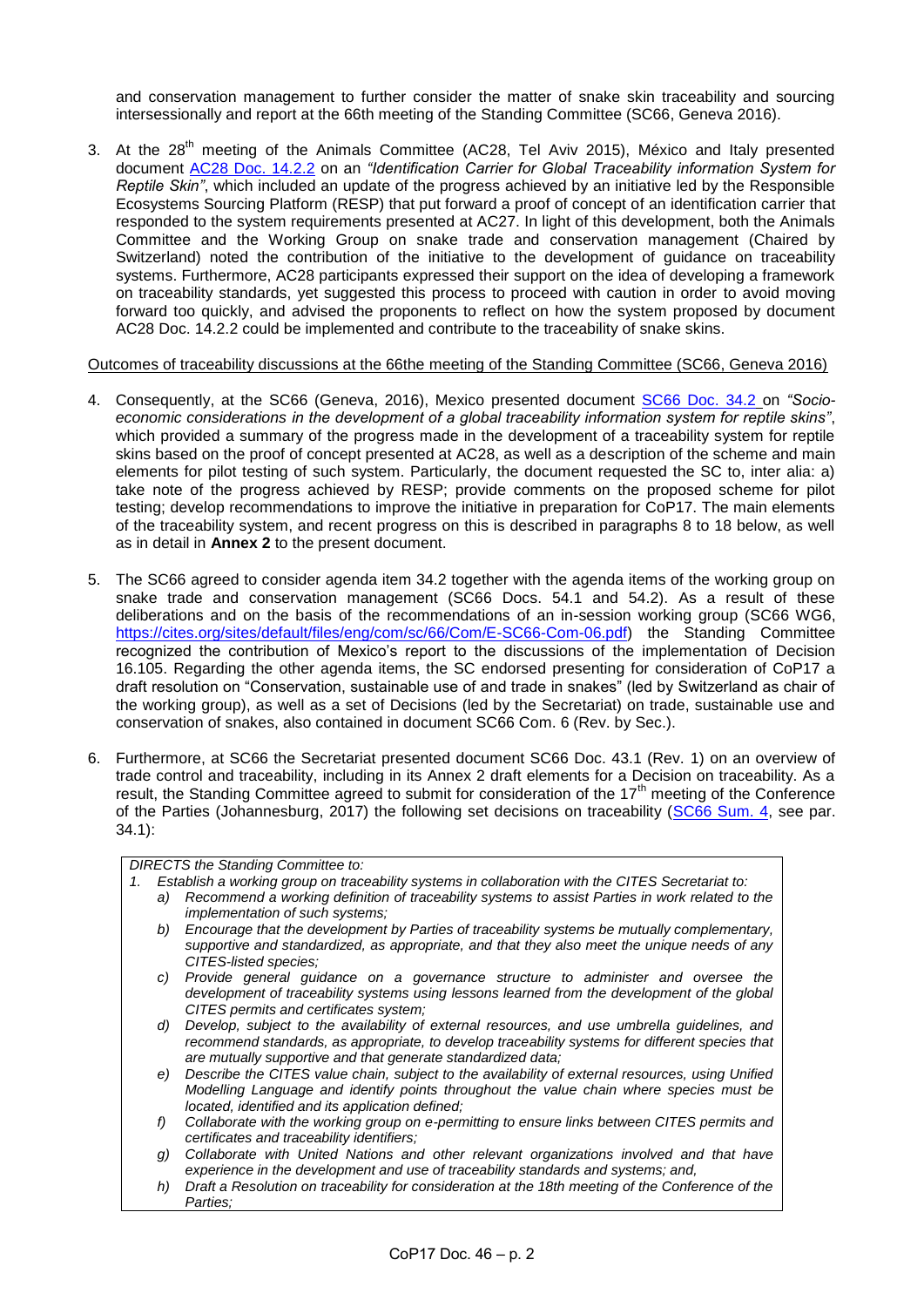*INVITES Parties to:*

- 1. *Support the working group in its work on traceability;*
- 2. *Advise the working group on the development of projects and new information related to traceability;*
- 3. *Adhere, whenever possible, to international standards and norms related to traceability systems in the development of these systems;*
- 4. *Use data, as appropriate, generated from traceability systems in activities related to non-detriment findings and monitoring programmes; and,*
- 5. *Collaborate in the provision of capacity-building programmes that promote South-South and North-South cooperation in the development of traceability systems.*

*DIRECTS the Secretariat, subject to the availability of external funding, to:*

- *1. Develop a portal on the CITES website on traceability to make available:*
	- *a) Recommendations by the working group on a definition on traceability, general traceability guidelines, and other relevant information;*
	- *b) Information on new projects on traceability;*
	- *c) Information on global organizations working on traceability standards and systems; and,*
	- *d) Relevant documents, research papers and guidelines on traceability;*
- *2. In collaboration with the Standing Committee working group established under Decision 17.XX and UN/CEFACT, commission a report by a global organization or expert with experience in the development of standards related to traceability, to:*
	- *a) Describe a possible governance model for use in CITES traceability systems;*
	- *b) Map and describe using Unified Modelling Language or a similar tool, the CITES supply and value chain;*
	- *c) Identify and recommend appropriate information exchange protocols and standards for use in CITES traceability systems;*
	- *d) Describe a generic CITES traceability standard for use as a common model; and*
	- *e) Report on the conclusions of the report at the 69th meeting or the Standing Committee.*

### Progress achieved on the traceability system for reptile skins presented to SC66 under agenda item SC66 Doc. 34.2

- 7. The traceability information system for reptile skins presented by Mexico in document [SC66 Doc. 34.2](https://cites.org/sites/default/files/eng/com/sc/66/E-SC66-34-02.pdf) is being developed considering the main system requirements stemming from those presented and discussed at AC27, mainly:
	- a) Be simple, affordable, sustainable;
	- b) Operate throughout the whole supply chain from origin (wild, farm or slaughterhouse) to final product;
	- c) Be secure, tamperproof and resistant to chemical and mechanical processing;
	- d) Be simple and easy to apply and implement at all stages of production;
	- e) Be capable to distinguish between species at the individual level of CITES Appendix II reptile species traded for their skins including snakes, crocodilian and lizards;
	- f) Provide real-time on-line registration and verification through mobile technology;
	- g) Be compliant with relevant ISO standards.
- 8. Considering the results of an extensive analysis of existing and potential new technologies against the system requirements and additional criteria, a system based on biometric image recognition was defined as the one capable of meeting all system requirements successfully.
- 9. The system is based on a mobile phone application, linked to a global information system, capable of recognising unique characteristics of individual reptile skins.
- 10. The proposed system works through the acquisition of an image of a determined area of the skin, which is then analysed by an algorithm that establishes a *Unique Fingerprint Identifier* (UFI) for that area based on macro and microscopic skin appearance identification of wrinkles of the surface of the scales, the shape and relative centre positions of the scales, as well as the spaces between scales. This enables the identification, analysis and traceability of every section of skin or part thereof in legal trade through the accurate and full identification of any part of the skin by verifying and confirming it against the global information system.
- 11. Currently, this technology is being initially pilot tested in semi controlled commercial environments for the following species: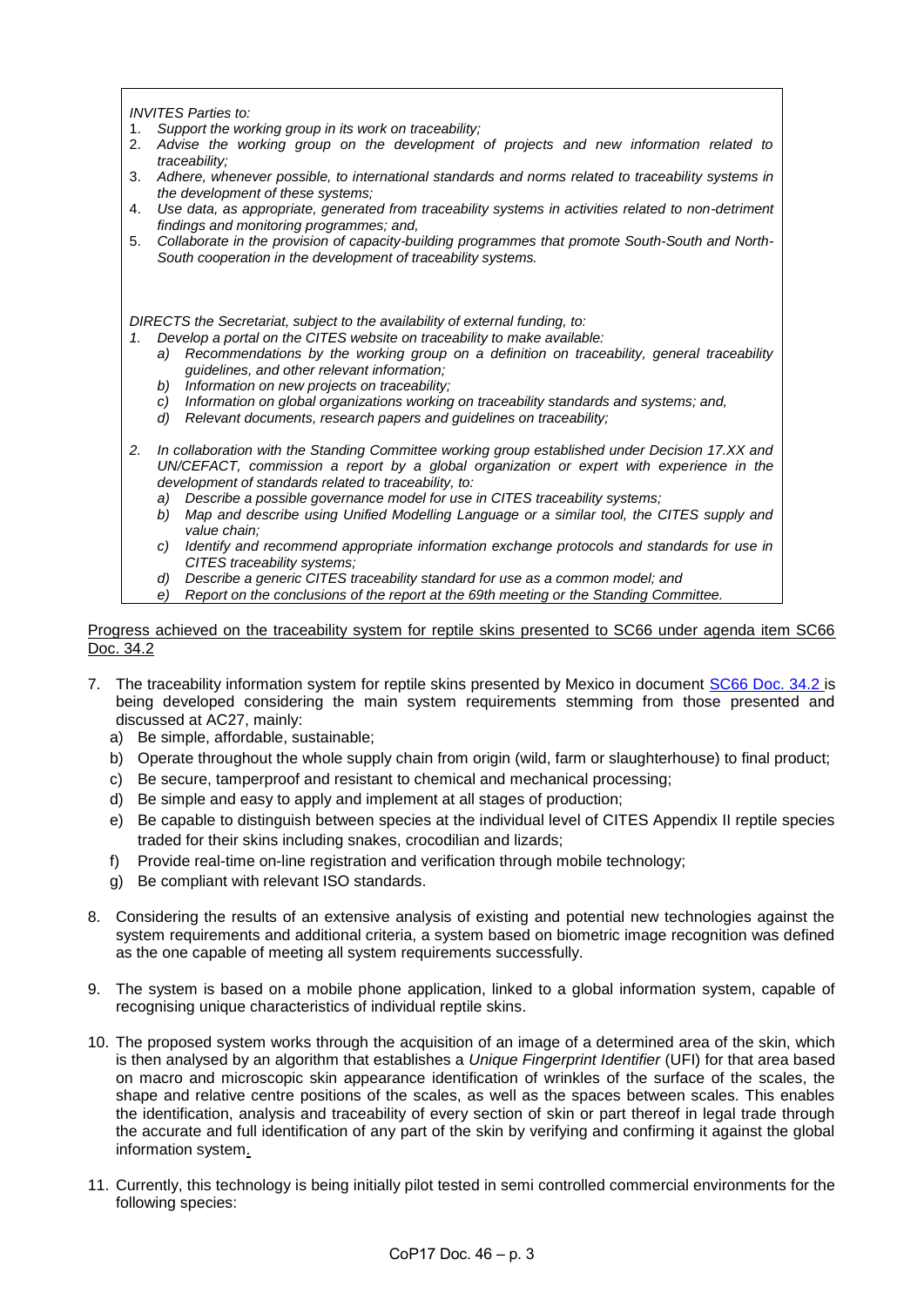- a) *Crocodylus moreletii* (on-field activities started at the end of February 2016);
- b) *Caiman fuscus* (on-field activities started in mid April); and,
- c) *Python reticulatus* (on-field activities are scheduled tentatively for May 2016).
- 12. The pilot testing is being undertaken through a collaborative framework between RESP, Colombia, Indonesia and Mexico as range countries, and Italy as the importing and manufacturing country. The figure below summarizes the timeline and key milestones.



- 13. The pilot testing is being undertaken throughout the entire supply chain and main commercial and regulatory steps in order to portray as accurately as possible, the real commercial and regulatory environment of reptile skin trade. In order to truthfully simulate the potential future functioning of the system, including testing the different roles and responsibilities of the different stakeholders, the pilot testing phase has secured the active participation of all stakeholders of the system including: local communities, hunters/collectors, farmers and slaughterhouses, traders, tanneries, manufacturers, brands, CITES country authorities, customs authorities, other relevant local authorities and academia.
- 14. In parallel to the pilot testing, additional studies are being undertaken to assess the feasibility of applying the system to live animals. The methodology is based on the acquisition of images of live animals from hatchlings to adults at fixed periods of time (6 months) in order to evaluate how the scales evolve over time and determine if a distortion factor simulating animal growth can be applied. The first results are expected at the end of 2016. Other biological characteristics and forensic determinants are being studied such as the feasibility of to determine gender, age, and other genetic traits of the animals.
- 15. The assessment of system costs, as well as its governance and potential socio-economic implications, both positive and negative, are key objectives of the pilot testing. The approach followed is a holistic analysis of the entire system, including assessing benefits for and direct cost implications to key stakeholders. Furthermore, the system is being designed considering economies of scale. Given that no physical device is required, a growing number of skins do not imply a proportional increase of costs.
- 16. The pilot testing is fully based on existing regulatory and administrative procedures and legal instruments. As such the system should integrate fully with these existing processes and infrastructure without the need for significant changes in these. Nevertheless, some change and adaptations will be necessary including, inter alia, adequately using the mobile application to acquire/control the images, and accessing the information system for more informed decision-making.
- 17. To the date, more than 830 images and videos have been taken of approximately 330 skins in Mexico and Colombia using 5 different phone models.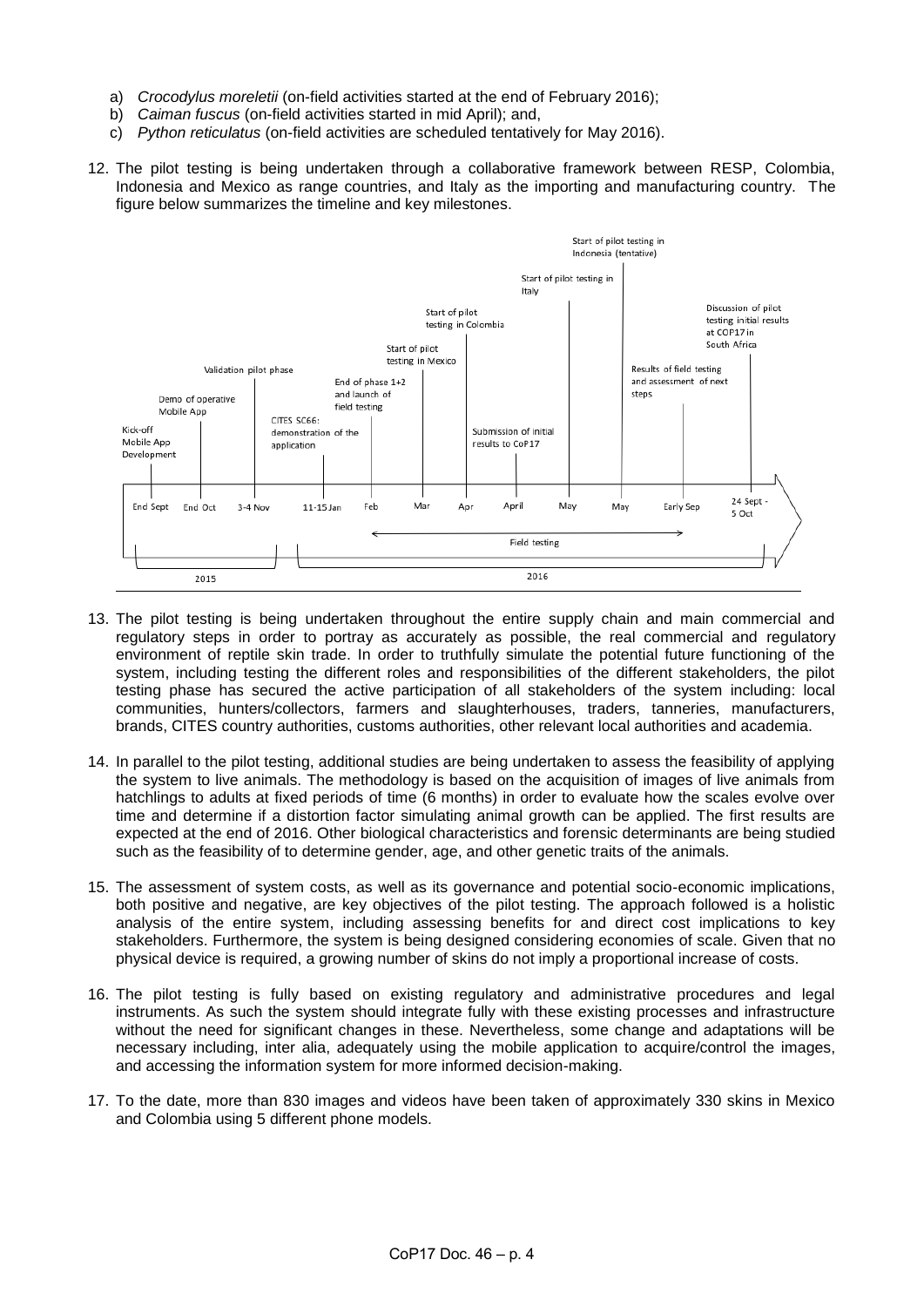## Final considerations

- 18. The progress achieved (and described above) in compliance with Decisions 16.102 to 16.108 adopted at CoP16, regarding on the development of traceability systems for reptiles skins such as the one described in paragraphs 8 to 18 of this document, the outcomes of the UNCTAD/CITES study on Traceability Systems for a Sustainable International Trade in South-East Asian Python; the Annex to document AC27 Doc. 19.4; and the four studies on the snake trade and conservation management that were commissioned by the CITES Secretariat pursuant to Decision 16.102, paragraph a), prove that efforts and resources invested in developing initiatives related to the traceability of reptile skins (including snakes) have yielded valuable results.
- 19. Furthermore, the set of decisions on traceability endorsed by SC66 (included in par. 7 above) set an excellent stage to ensure progress on these initiatives are considered by all CITES relevant stakeholders from the medium to the long term. Particularly, we believe that the proposed WG will provide a forum to continue the conversation on the feasibility on developing standardized guidelines on traceability for particular groups of species, using as a starting point the concepts and tools developed by current traceability initiatives, with the view of expanding them to other CITES species.
- 20. However in order for the decisions proposed to be able to increase coherence, reduce duplication of efforts and provide guidance to Parties, they should bear in mind the efforts, invested resources, results and lessons learnt from the progress achieved by all the initiatives derived from the implementation of Decisions 16.102 to 16.108.
- 21. In this sense, **Annex 1** of the present document includes (in simulated track changes) revisions to enrich the draft set of decisions on traceability endorsed by SC66, in order to guarantee they take in to account the full extent of the progress achieved to the date regarding the development and implementation of traceability initiatives (e.g. snakes and crocodilian), considering (but not limited to) the pilot testing of the traceability system for reptile skins described at length in **Annex 2** of the present document.
- 22. It is noteworthy to mention a draft of the present document was shared with Parties where similar initiatives are being implemented (Colombia, Indonesia, Italy and South Africa); as well as with the CITES Secretariat who (in consultation with the Chair of the Working Group on Snake trade Conservation Management), has provided useful feedback that has been incorporated in the present document, accordingly.

# Recommendations to the Conference of the Parties

- 23. The Conference of the Parties is encouraged to:
	- a) Take note of the progress achieved on traceability initiatives since CoP16;
	- b) Support the set of decisions on traceability endorsed by SC66, *with* the revisions proposed in **Annex 1** to the present document, in order to give proper consideration to journey of the ongoing and future initiatives on traceability; and,
	- c) Take note of the initiative on traceability of reptile skins detailed in **Annex 2** of the present document as a valid example on traceability systems and identification technologies

# COMMENTS FROM THE SECRETARIAT

A. The document provides an update on one of the ongoing efforts to pilot the implementation of a traceability system of products derived from CITES-listed species. It is the fourth multi-country traceability initiative that is known to the Secretariat, which focuses on CITES-listed reptilian - the other three being the scoping study "Traceability systems for a sustainable international trade in South-east Asian python skins", commissioned jointly by the United Nations Conference on Trade and Development (UNCTAD) and the CITES Secretariat; the "Python conservation partnership" established by the International Trade Center (ITC), Kering and the Boa and Python specialist group of the Species Survival commission of the International Union for Conservation on Nature (IUCN); and the studies undertaken by the members of the Crocodile specialist group of the Species Survival commission of IUCN. The international organization GS1 is also scoping out a possible project on python skin traceability, and has invited the Secretariat, among other stakeholders, for consultation on the project.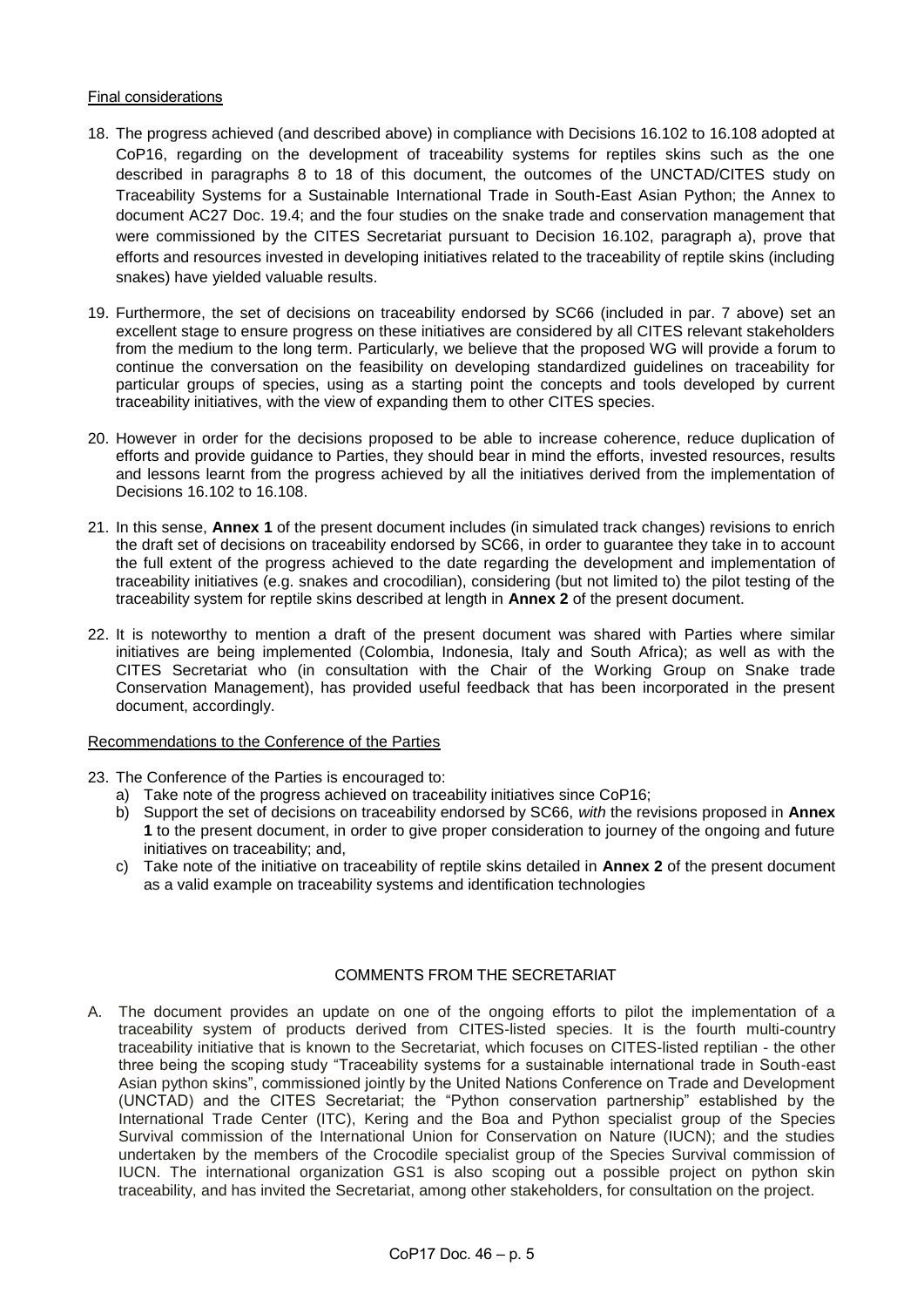- B. The Secretariat notes that the initiative described in the current document led by the Responsible Ecosystems Sourcing Platform (RESP), and the South-east Asian python study undertaken by UNCTAD point to two different conclusions: while the former describes the physical tagging system as the preferred method, the latter has chosen the biometric system solution. This may be indicative of the breadth of traceability solutions and opinions available, and of the fact that one method might not necessarily pre-empt another. It also points to the need to continue collecting more information regarding existing and ongoing traceability systems across different taxonomic groups and methodologies, in order to study the variety of views and solutions on the ground. In this context, the Secretariat also invites parties to consider CoP17 Doc. 71 on Snake trade and conservation management (Serpentes spp.).
- C. As for the proposed revision to the draft decisions on traceability, the Secretariat notes that the proposed revision found in Annex I of the present document should be considered in light of the changes made in the text in the Secretariat's working document on traceability (CoP17 Doc. 45). In particular, the draft decision amended by the Secretariat no longer contains an instruction by the Conference of the Parties to the Standing Committee to establish a working group per se, which would affect the relevance of some of the references suggested in the present document as described below.
- D. The Secretariat also notes that the proposed revision to the draft decision on traceability in the present document seems to insert specific references on the work on reptile skins in what is intended to be a general draft decision on traceability of CITES-listed species in trade. The Secretariat is of the view that making explicit reference to a particular taxonomic group seems to counter the main objective of the proposed draft decision, which seeks to avoid the expansion of species-specific efforts and to address traceability in a wider context. The suggested insertion may also appear to overlook other taxonomic groups and commodity sectors, where traceability systems are relatively well established or being discussed in detail. The Secretariat therefore suggests that the insertion of any specific references to reptile skins be removed.
- E. The Secretariat notes that the proposed decision has been drafted following the format of a Resolution and notes that it should be revised so that it follows the format of a decision. Regarding the detail of the operative section of the proposed decision, the Secretariat observes the following:

### *Directed to the Standing Committee:*

Para. 1 c): It is not clear whether there is a significance in adding "…among other initiatives developed by Parties (in collaboration with relevant stakeholders)"

Para. 1 h): The proposed change effectively postpones the Standing Committee's efforts to develop of a draft resolution on traceability, which constitutes the main thrust of the Committee's task. The Secretariat recommends that the text remains as per original or add "as deemed necessary" to read: "draft a resolution on traceability, as deemed necessary, to be submitted by the Standing Committee, for consideration…"

### *Directed to the Secretariat:*

Para. 1: While para. 1b) is agreeable, in reviewing para. 1 a), the Secretariat is of the view that this does not need to be included in a CoP decision, as the Secretariat is obligated to issue any Notification at the request of Parties. There is also no need to single out the subject matter of reptile skin traceability.

Para. 2 a) ii): There is no need to single out "work and lessons learned for reptile skins".

F. In light of the above, the Secretariat proposes to make further amendments to the draft decision on traceability, as proposed by the Secretariat in CoP17 Doc.45, with the aim to incorporate the relevant elements of suggestions contained in the present document. The new elements are shown in double underline.

# *Directed to the Standing Committee*

17.AA The Standing Committee, shall establish a working group on traceability systems in collaboration with the CITES Secretariat to, shall consider the issue of traceability systems and: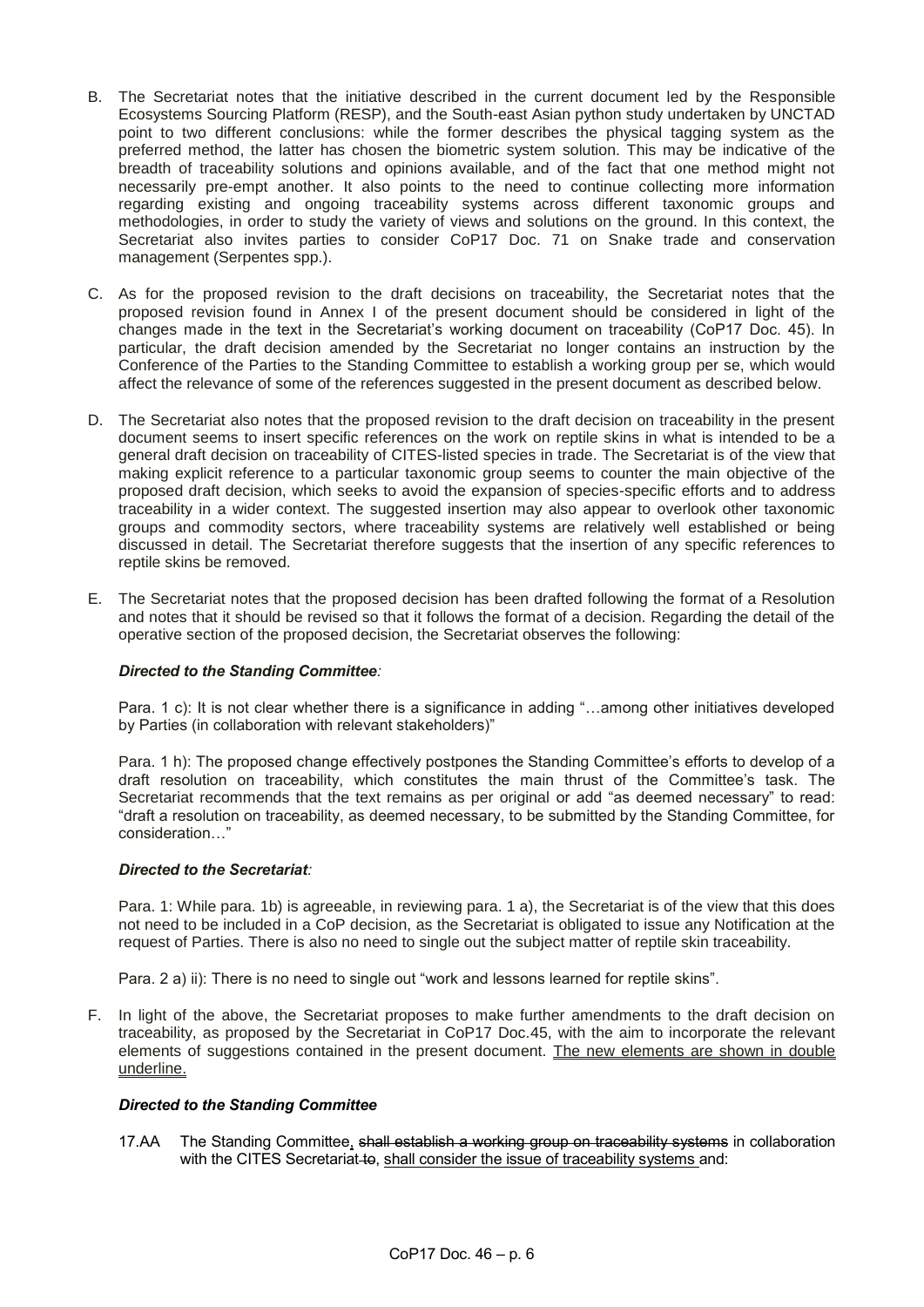- a. recommend a working definition of 'traceability systems' to assist Parties in work related to the implementation of such systems;
- b. encourage that the development by Parties that are developing of traceability systems to ensure they arebe mutually complementary, mutually supportive and standardized, as appropriate, and that they also meet are adapted to the unique needs conditions relating to of any trade in CITES-listed species;
- c. provide general guidance on a governance structure to administer-coordinate and oversee the development of traceability systems using lessons learned from the development of the global CITES permits and certificates system, global information and traceability systems, and other relevant initiatives;
- d. Develop, subject to the availability of external resources, develop and make use, of umbrella guidelines, and recommend standards, as appropriate, to develop traceability systems for different species that are mutually supportive and that generate standardized data;
- e. describe the CITES value chain, subject to the availability of external resources, describe the CITES value chain using Unified Modelling Language and identify points throughout the value chain where specimens must be located, identified verified, and its application defined, bearing in mind a wide range of production systems and life forms;
- f. take into account the work on e-permitting to ensure links between CITES permits and certificates and traceability identifiers;
- g. collaborate with United Nations and other relevant organizations involved and that have experience in the development and use of traceability standards and systems; and
- h. draft a resolution on traceability, as deemed necessary, to be submitted by the Standing Committee, taking into account any relevant conclusions and recommendations of the report resulting from Decision 17.CC, as appropriate, for consideration at the 18th meeting of the Conference of the Parties;

# *Directed to Parties*

- 17.BB Parties are invited to:
	- a. support the working group Standing Committee in its work on traceability;
	- b. advise the Standing Committee working group on the development of projects and on new information related to traceability; in response to the Notification issued by the Secretariat under Decision 17.CC;
	- c. adhere, as far aswhenever possible, to international standards and norms related to traceability systems in the development of these systems;
	- d. use data, as appropriate, generated from traceability systems, as appropriate, in activities related to non-detriment findings and monitoring programmes; and
	- e. collaborate in the provision of capacity-building programmes that promote South-South and North-South cooperation in the development of traceability systems.

# *Directed to the Secretariat*

- 17.CC The Secretariat shall issue a Notification, requesting Parties information on the development of projects related to traceability
- 17.DD Subject to the availability of external funding, the Secretariat shall:
	- a. develop a portal on the CITES website on traceability, to make available: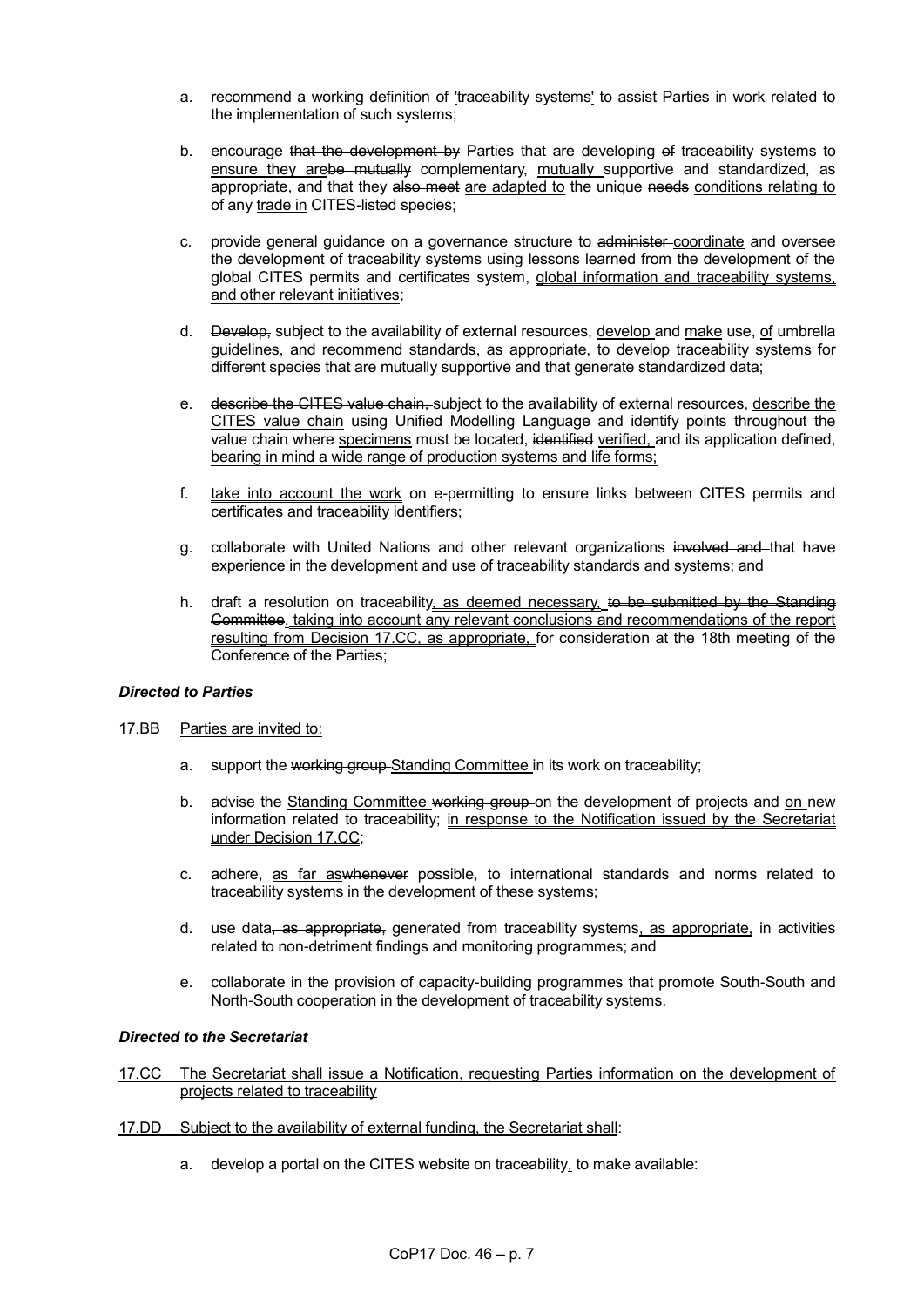- i. recommendations by the working group Standing Committee on a definition ofon 'traceability systems', general traceability guidelines, and other relevant information;
- ii. information on new and ongoing projects on traceability, including lessons learned;
- iii. information on global organizations working on traceability standards and systems; and
- iv. relevant documents, research papers and guidelines on traceability; and
- b. in collaboration with the Standing Committee working group established under Decision 17.X and UN/CEFACT, commission a report by a global organization or expert with experience in the development of standards related to traceability, to:
	- i. describe a possible governance model (or models) for use in CITES traceability systems;
	- ii. map and describe the CITES supply and value chain using Unified Modelling Language or a similar tool, the CITES supply and value chain;
	- iii. identify and recommend appropriate information exchange protocols and standards for use in CITES traceability systems;
	- iv. describe a generic CITES traceability standard for use as a common model; and
	- v. report to the Standing Committee on the conclusions of the report-at the 69th meeting of the Standing Committee.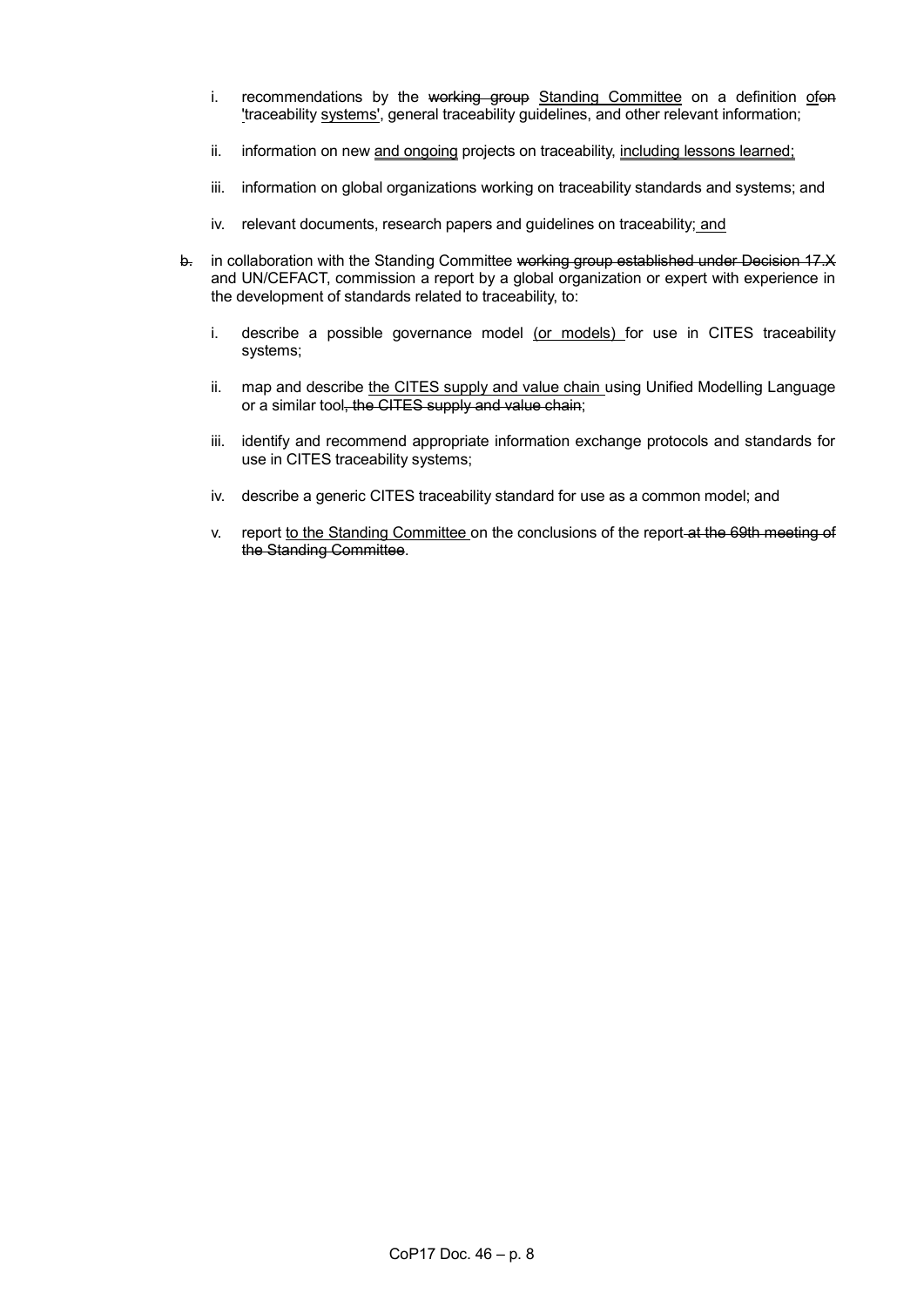# **Revisions proposed to the draft decisions on traceability endorsed by SC66**

### *DIRECTS the Standing Committee to:*

- 1. *Establish a working group on traceability systems in collaboration with the CITES Secretariat to:*
	- *a) Recommend a working definition of traceability systems to assist Parties in work related to the implementation of such systems;*
	- *b) Encourage that the development by Parties of traceability systems be mutually complementary, supportive and standardized, as appropriate, and that they also meet the unique needs of any CITES-listed species;*
	- *c) Provide general guidance on a governance structure to administer and oversee the development of traceability systems using lessons learned from the development of the global CITES permits and certificates system, global information and traceability systems, among other initiatives developed by Parties (in collaboration with relevant stakeholders);*
	- *d) Develop, subject to the availability of external resources, and use umbrella guidelines, and recommend standards, as appropriate, to develop traceability systems for different species that are mutually supportive and that generate standardized data;*
	- *e) Describe thea generic CITES value chain, subject to the availability of external resources, using Unified Modelling Language and identify points throughout the value chain where species must be located, identified and its application defined, bearing in mind a wide range of production systems and life forms;*
	- *f) Collaborate with the working group on e-permitting to ensure links between CITES permits and certificates and traceability identifiers;*
	- *g) Collaborate with United Nations and other relevant organizations involved and that have experience in the development and use of traceability standards and systems; and,*
	- *h) Draft a Resolution on traceability for consideration atReport progress to the 18th meeting of the Conference of the Parties, and advise on the need to develop a Draft Resolution on traceability;*
- *2. Parties that have experience with traceability systems for wildlife, where such systems are being developed, or that trade in CITES listed specimens for which traceability is becoming an important issue, are strongly encouraged to participate in the proposed Working Group.*

### *INVITES Parties to:*

- 1. *Support the working group in its work on traceability;*
- 2. *Advise the working group on the development of projects and new information related to traceability;*
- 3. *Adhere, whenever possible, to international standards and norms related to traceability systems in the development of these systems;*
- 4. *Use data, as appropriate, generated from traceability systems in activities related to non-detriment findings and monitoring programmes; and,*
- 5. *Collaborate in the provision of capacity-building programmes that promote South-South and North-South cooperation in the development of traceability systems.*

# *DIRECTS the Secretariat,*

- *1. The Secretariat shall, through a Notification to the Parties:* 
	- a) *Inform Parties and the Working group on the initiatives related to the development of global information and traceability systems, and in particular progress achieved for reptile skins; and*
	- b) *Request Parties information on the development of projects related to traceability, for consideration of the working group.*
- *2. DIRECTS the Secretariat, sSubject to the availability of external funding, to the Secretariat shall:*
	- *a) 1. Develop a portal on the CITES website on traceability to make available:*
		- *i. a)Recommendations by the working group on a definition on traceability, general traceability guidelines, and other relevant information;*
		- *ii. b)Information on ongoing and new projects on traceability, including work and lessons learned for reptile skins;*
		- *iii. c)Information on global organizations working on traceability standards and systems; and,*
		- *iv. d)Relevant documents, research papers and guidelines on traceability;*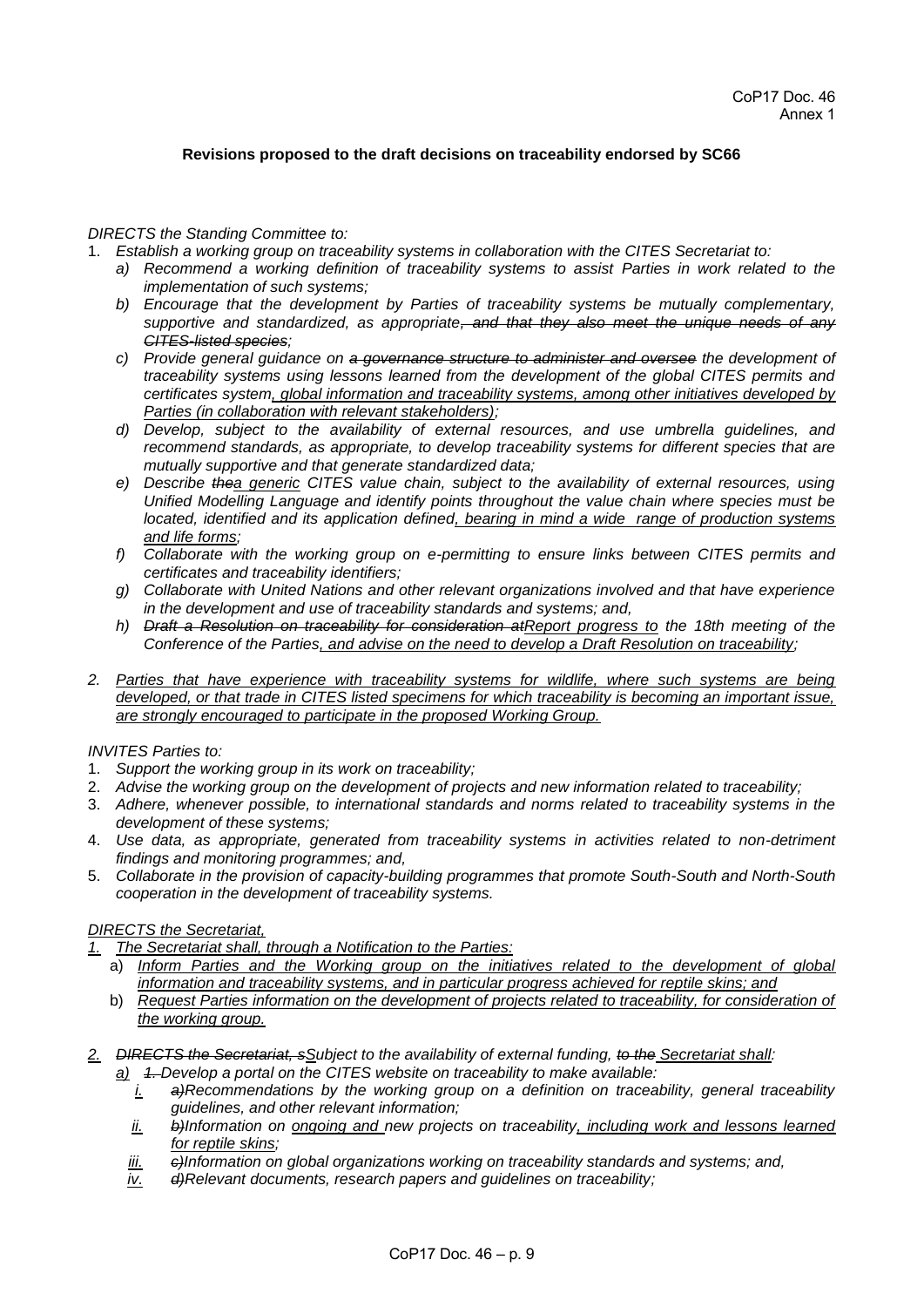- *b) 2.In collaboration with the Standing Committee working group established under Decision 17.XX and UN/CEFACT, commission a report by a global organization or expert with experience in the development of standards related to traceability, to:*
- *i. a)Describe a possible governance model for use in CITES traceability systems;*
- b)Map and describe using Unified Modelling Language or a similar tool, the CITES supply and *value chain;*
- *iii. c)Identify and recommend appropriate information exchange protocols and standards for use in CITES traceability systems;*
- *iv. d)Describe a generic CITES traceability standard for use as a common model; and*
- *v. e)Report on the conclusions of the report at the 69th meeting or the Standing Committee.*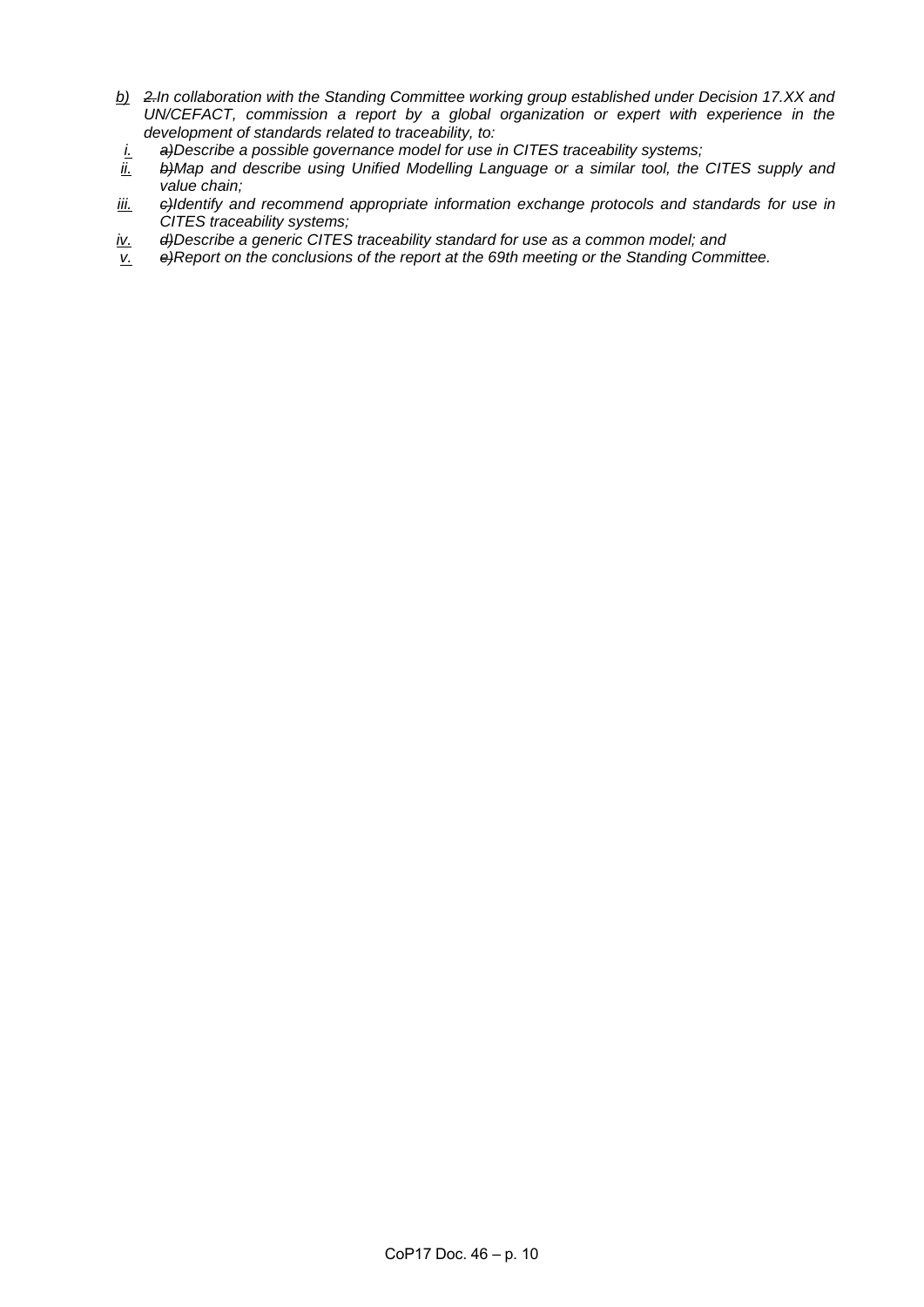### **Scheme and main elements for pilot testing**

### Introduction

- 1. The International Working Group on Reptile Skins (IWG-RS) of the Responsible Ecosystems Sourcing Platform (RESP) has set a goal to develop, test and implement a global traceability information system for reptile skins and its corresponding information system in a number of pilot countries by the end of 2016, as a contribution to complementing and strengthening the CITES permitting system related to this trade.
- 2. The system aims to ensure legal, sustainable, stable and continuous supply chains for reptile skins by tracing skins from their origin in the wild or breeding facility up to the final product with controls along the entire supply and regulatory chains, in a biologically feasible and economically viable way.
- 3. This annex summarises the outcomes of work undertaken in collaboration with RESP technical partners, and with stakeholders in Colombia, Indonesia, Italy, and Mexico.
- 4. In the period between November 2015 and September 2016, the work focused and will focus on the pilot testing in a semi-controlled commercial environment in four pilot countries – Colombia, Indonesia, Italy and Mexico – for a limited number of pythons (*Python Reticulatus*) and crocodiles (*Crocodylus Moreletii* and *Caiman Fuscus*) skins with the aim of validating the effectiveness, efficiency and viability of the proposed global traceability information system for reptile skins, and potential governance structure throughout the entire business and regulatory chains, in accordance to following characteristics:
	- a. Be simple, affordable, sustainable;
	- b. Operate throughout the whole supply chain from origin (wild, farm or slaughterhouse) to final product;
	- c. Be secure, tamperproof and resist chemical and mechanical processing;
	- d. Be simple and easy to apply and implement at all stages of production;
	- e. Be capable to distinguish between species at the individual level of CITES Appendix II reptile species traded for their skins including snakes, crocodilian and lizards;
	- f. Provide real-time on-line registration and verification through mobile technology;
	- g. Be compliant with relevant ISO standards.

### The components of the global traceability information system

5. In document [AC27 Doc. 19.4,](https://cites.org/sites/default/files/eng/com/ac/27/E-AC27-19-04.pdf) RESP presented the mapping of the reptile skins business chain as illustrated in Figure 1 below:

Figure 1. General schematic representation of reptile skin value chain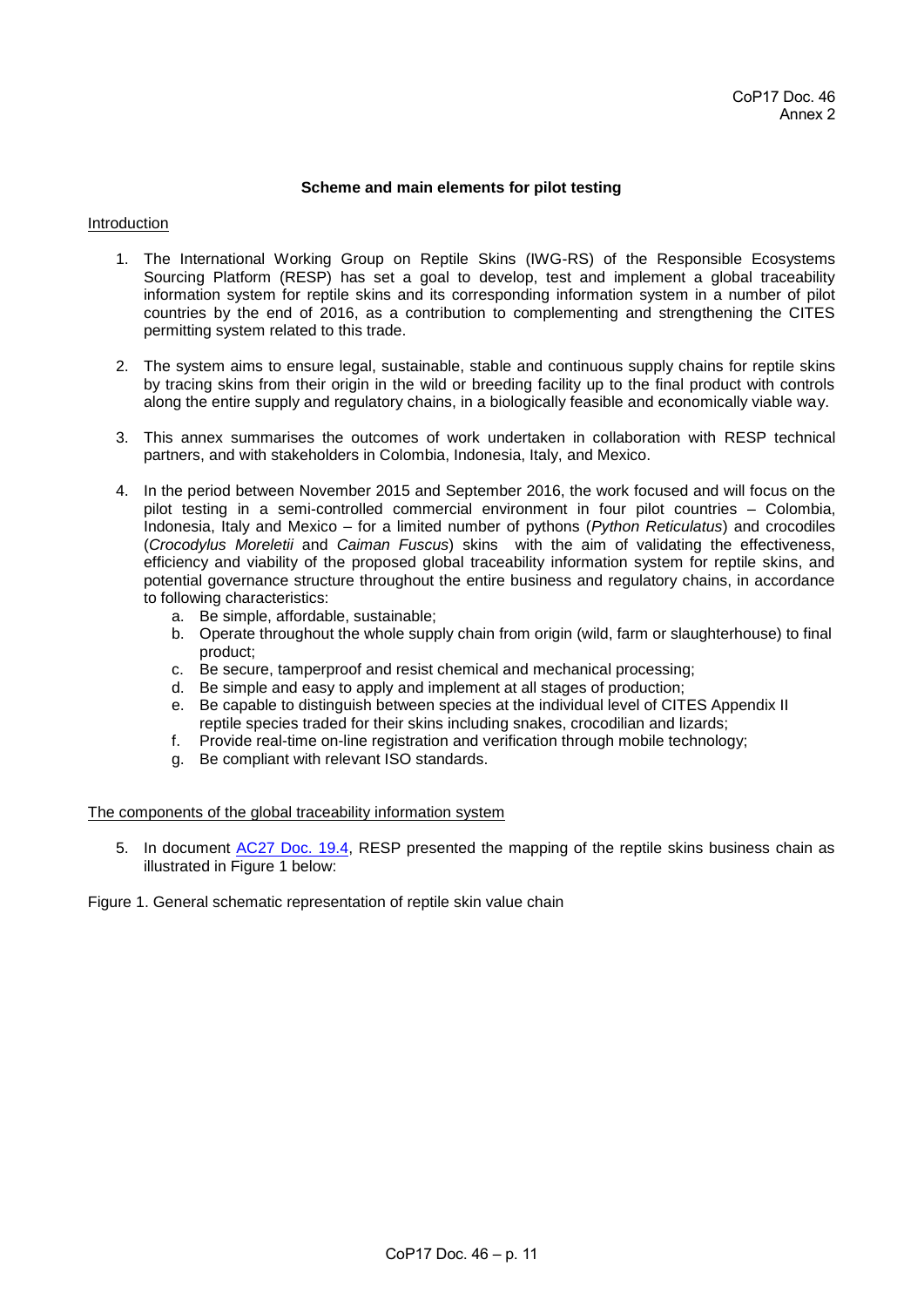

- 6. In the same document, four main components of a global traceability information system for reptile skins were identified:
	- a. The identification carrier;<br>b. The application device:
	- The application device;
	- c. The tracking system;
	- d. The information system and governance structure.
- 7. In line with the four components identified through the system requirements analysis contained in document [AC27 Doc. 19.4,](https://cites.org/sites/default/files/eng/com/ac/27/E-AC27-19-04.pdf) RESP began the proof of concept and development phases of the four components.
- 8. Prior to this development, additional comments derived from the global consultation carried out in 2014 involving approximately 130 stakeholders all along the value chain, were taken into considerations:
	- a. Most of the participants had a broad experience in using identification tools with 42% having used plastic-loop tags, 21% plastic button tags, 16% paper tags, 16% RFID chips, and 23% other devices. It was however determined that none of these tools were fully effective to track and trace reptile skins.
	- b. Some challenges identified included that all of these devices could be easily removed, that none of them were able to identify parts of the skin after it had been cut, that none of them could identify the live animal and follow through to the final product, and that none of them could withstand the mechanical and chemical tanning processes.
	- c. With regards to traceability, it was noted that even if the use of the devices usually included a specific alpha/numeric sequence for each skin, this did not result in the ability to trace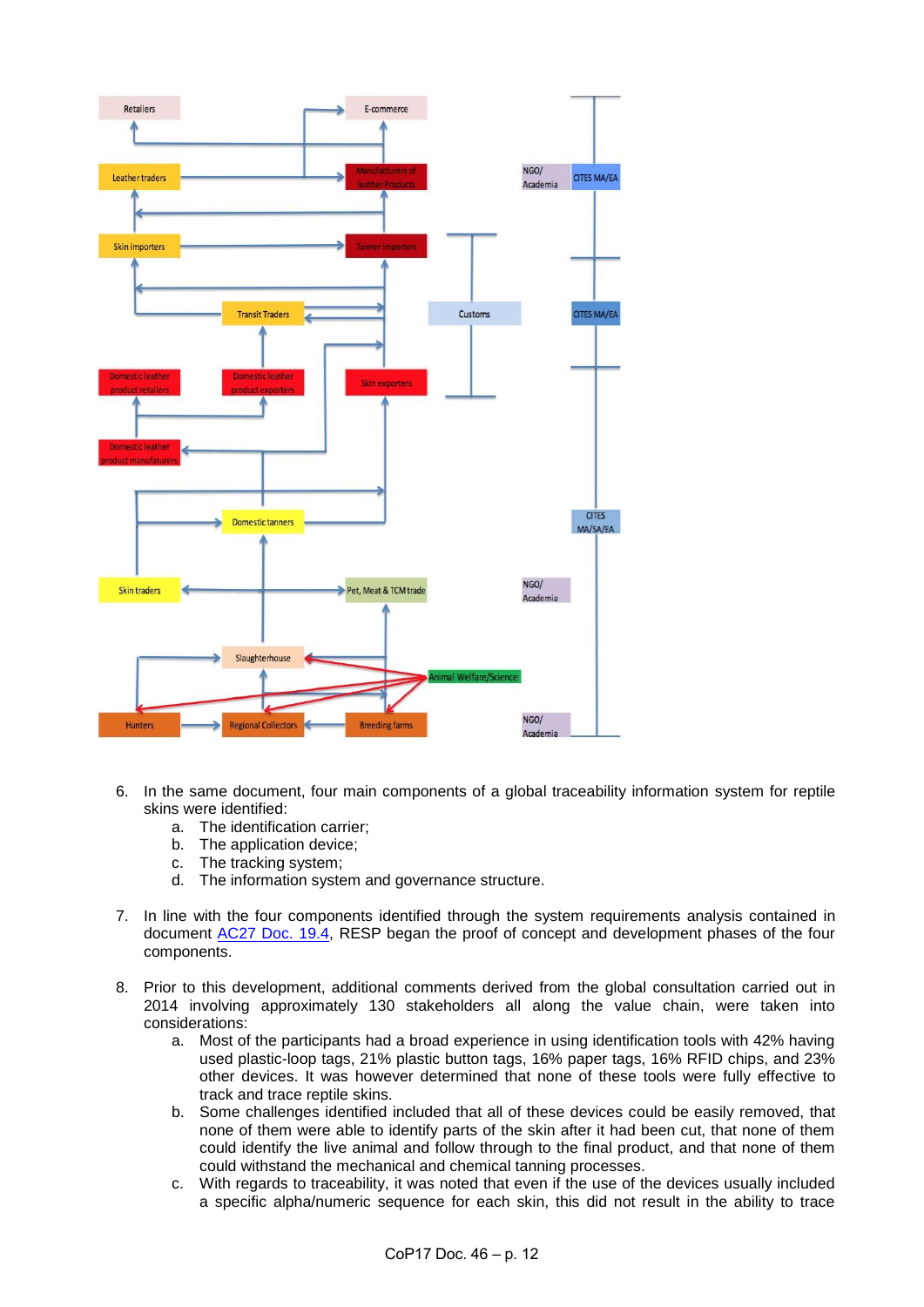skins because most of the documents treated these sequences at the batch level and in very few points of the regulatory chain.

- d. In this regard, the main differentiating factor of the proposed solution is related to effectiveness in that it provides a unique identifier for each skin or part thereof applicable from the live animal and up to the final product without the risk of removing it at any point of the supply chain.
- e. DNA-sampling tools are being used to determine biological traits in reptiles that can support the assessment of the species, its origin, age, gender, among other elements. It has been recognised that these tools provide strong evidence in determining the legal origin of a skin but are not scalable or practical. These tests cost about US\$100 per skin, are carried out in laboratories and normally require the destruction of the material being tested. DNA-sampling techniques could complement the use of the proposed solution in case more detailed forensic evidence is needed.
- f. The proposed solution should develop one uniform and standardised global system that provides information in close to real-time, which differentiates it from the current system but at the same time, it is also complements it as it will support the better production of national reports.
- 9. Regarding the identification carrier, a number of alternative technologies and solutions were analysed and tested. These included labels or tags, RFID devices, patterns of drilled holes using laser technology and biometric identifiers.
- 10. After analysing these options against a pre-defined set of criteria, the solution based on biometric systems – which exploits the skin as a unique fingerprint – presented itself as the most conclusive in terms of security, simplicity, mobility, applicability, costs, infrastructure requirements, reliability, and efficiency.
- 11. The solution based on biometric image recognition was further analysed and validated in April 2015, as presented in document [AC28 Doc. 14.2.2.](https://cites.org/sites/default/files/eng/com/ac/28/E-AC28-14-02-02Rev.pdf) as the viable option that compared with several others, better guarantees secure traceability of each skin and parts thereof.
- 12. The traceability system proposed is based on a mobile phone application, linked to a global information system, that will be capable of recognising unique characteristics of individual reptile skins through biometric image recognition.
- 13. The system will enable the identification, analysis and traceability of every single skin or part thereof in legal trade through the accurate and full identification of any part of the skin by verifying and confirming it against the global information system.
- 14. The identification carrier is grounded on a biometric image recognition algorithm that creates a Unique Fingerprint Identification (UFI) for a determined area of the skin based on macro and microscopic skin appearance identification of wrinkles of the surface of the scales, the shape and relative centre positions of the scales, as well as the spaces between scales. The algorithm is capable of analysing approximately 2,000 unique features in a 3x3 cm patch of each skin or part thereof at any stage of the transformation process from the raw skin to the cut pieces incorporated into the final product, as shown in Figure 2 below:

Figure 2: Survival of biometric information throughout the supply chain.



15. The application device and the tracking system have been developed as one component configured within a mobile phone application compatible with both iOS and Android platforms that controls all the required parameters for the acquisition of images or videos, the secure capture, sector dedicated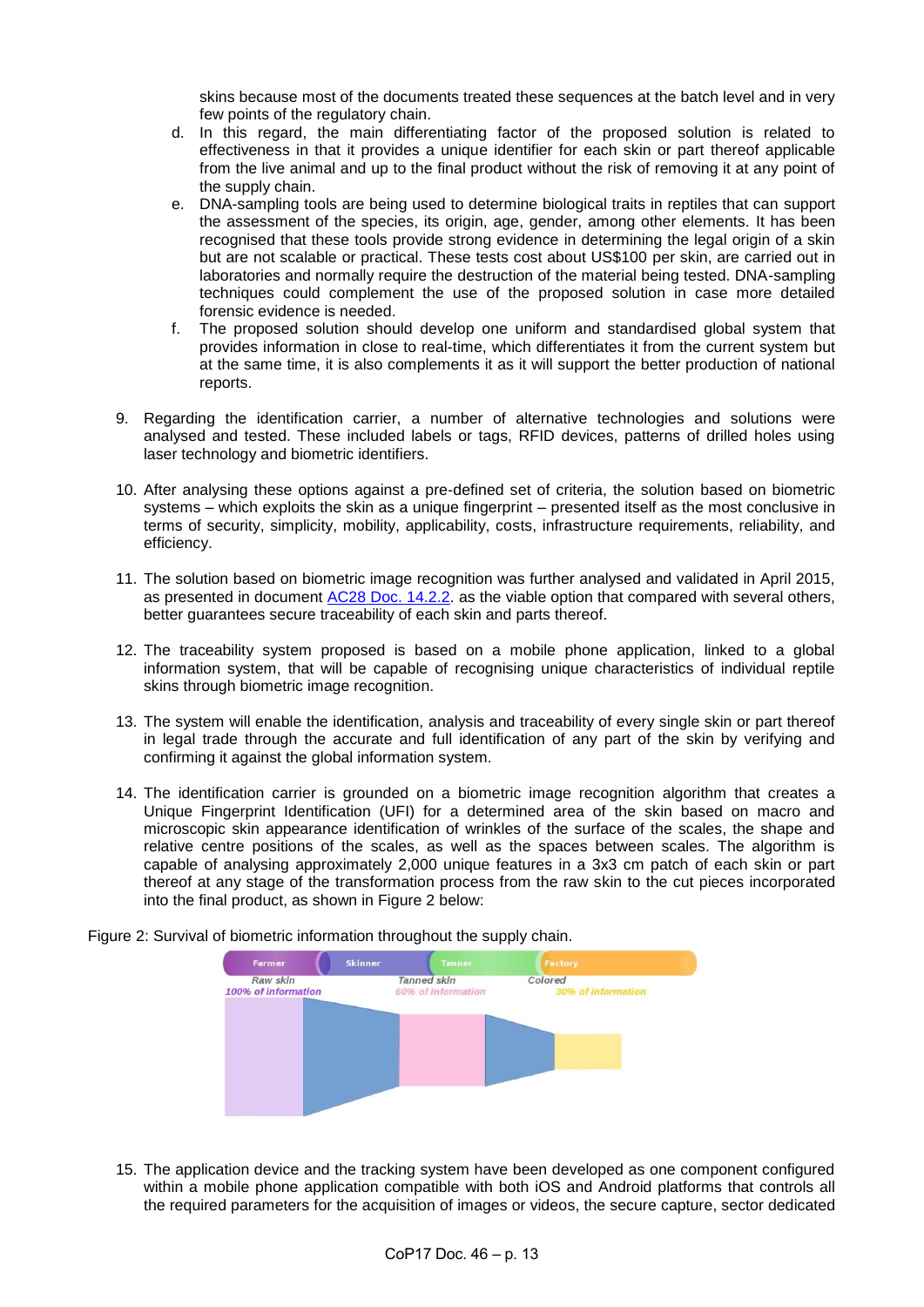and username and password protected access and management of information at each control point. The unique visible number of the image acquisition of a skin is part of an automatically generated string of information that includes time and location tracking through GPS, operator data. Other relevant meta-data can be added and linked to the skin like, among others, biological data, skin characteristics, document numbers, transport routes.

- 16. The mobile phone application is compatible with both low and high-resolution phones and interphased with international identification information standards that would provide a universal accepted and standardised method for capturing, analysing and confirming legal origin of any skin or part thereof.
- 17. Figures 3 below provide an example of the current development stage of the mobile phone application used during the pilot testing.





- Click on the App icon to start the Application.
- $\overline{\phantom{a}}$ To start a new skin acquisition, click on new skin. The system will produce a unique number, compatible with international standards.
- The App allows to introduce meta data eg CITES permit or skin measures
- Position the phone about 40-50 cm above and parallel to the skin and click "Add" button
- 5. The system process the image to create an UFI
- 6 The system saves the image with skin unique number and part
- In fact, you can repeat point 4 and take more than one pictures of the same skin 8 The system will then process all the
- acquisitions to create a unique final UFI  $\mathbf{q}$
- The application also informs if the skin is already present in the DataBase and if there is internet connection, in which case it will automatically updates the UFI. In case there is internet connection, the UFI will be automatically updated as soon as one is available.

Image verification works by simply opening the App, positioning the phone at 40-50 cm and in parallel to the skin, and by clicking the "verify" button. The system will inform the user if the skin is present or not in the Data Base. Also during this phase, meta-data can be added and associated to the skin.

- 18. The global, scalable, multi-country information management system will be structured to be capable of linking to transport documentation, national databases and CITES permitting protocols allowing electronic permitting and cross-border sharing of data and monitoring related to wildlife trade and trafficking.
- 19. Figure 4 below illustrates the traceability and authentication interactions at three levels: the end to end authentication protocols, the account and reporting management, and the responsible reptile skin management.

Figure 4: Traceability and authentication interactions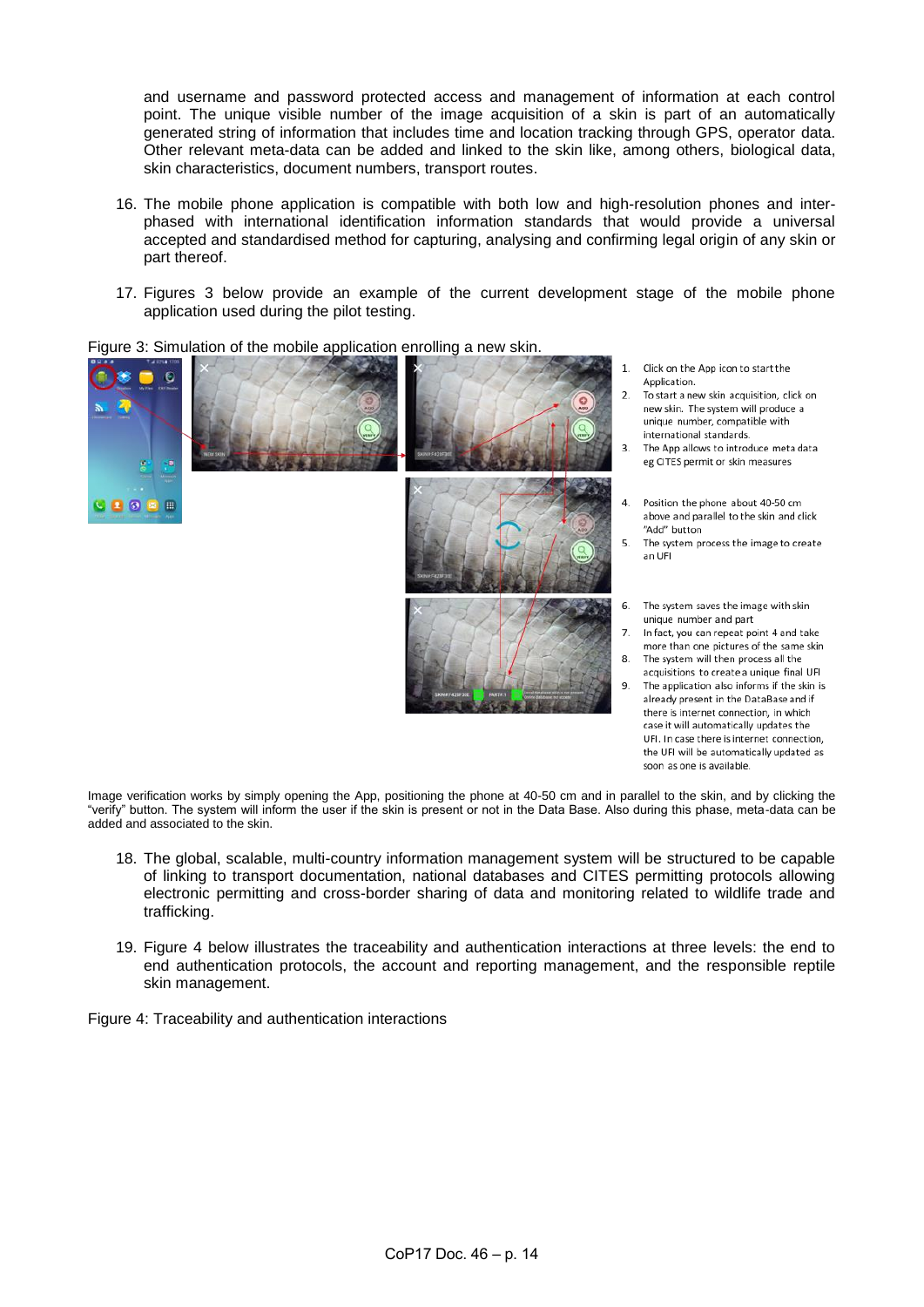

- 20. The authentication level will be managed by the mobile application, in which the enrolment and verification modules will be complemented by a number of other protocols for search, storage, and access and database management and security protocols.
- 21. The second level refers to the management of user accounts and analytical framework that will serve as a bridge between the authentication protocols and the users of the system. This is the central data base level, where all UFI and meta data are centrally stored and managed. In order to ensure strict compliance and security of the system all users will require a user account and password. The analytical and compliance modules will be managed where the system will be able to analyse and manage the data against a number of criteria and the global and local databases.
- 22. The third level of final users will be linked to the second level through a number of potential processes. Depending on their roles in the system they might be able to authenticate, verify valid permits, follow the flow of the material throughout the supply chain, access scientific information, etc. The access of the final users will be managed at this level.

### Determining the costs points of the system

- 23. From the socio-economic perspective, the use of low resolution phones in remote areas and of poor communities would be sufficient and information could be uploaded once in range of internet networks.
- 24. No significant changes to general processes or infrastructure are necessary. The system will use existing infrastructure for species and material handling and processing, information systems, and administrative, customs and law enforcement procedures.
- 25. Given the existence of the CITES permitting system, it is expected that the processes and habits will not be completely altered as the solution is being developed considering these processes. Nevertheless, some change and adaptations will potentially be necessary including adequately using the mobile application to acquire / control the images, passing from paper to electronic permits, and accessing the information system for more informed decision-making.
- 26. Since the biometric image recognition system comprises a global information management system and does not require a physical identification carrier (although any type of physical carrier could be added to the initial stages of the supply chain to facilitate trade and controls), a simple cost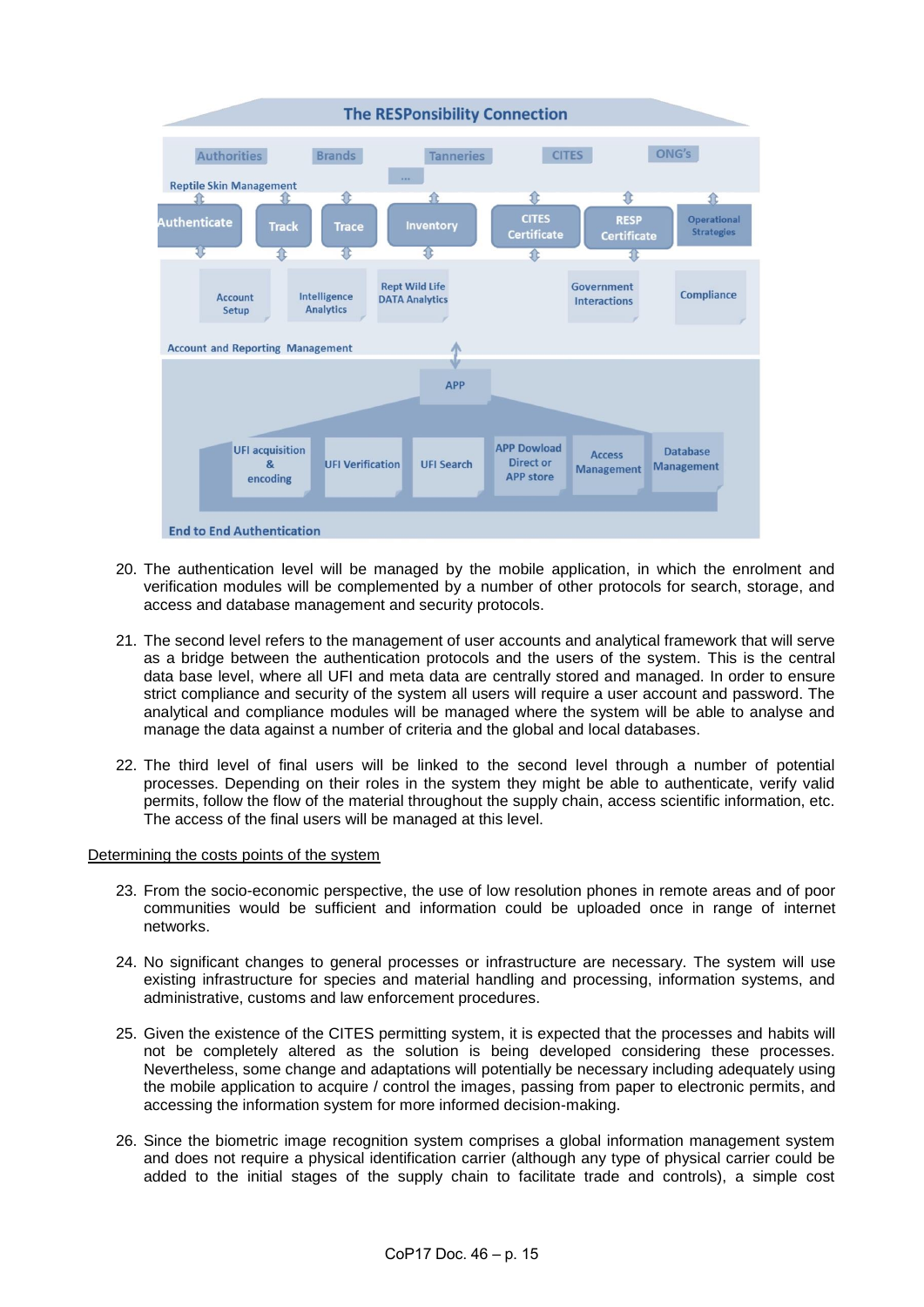estimation based on the price of the physical carrier (e.g. plastic tag or barcode sticker) would not provide an adequate estimation of the costs of the system.

- 27. For this reason, in order to correctly assess the costs of the system and the potential socio-economic implications – both positive and negative – a holistic analysis of the entire system is necessary, as well as the value it will add for each stakeholder.
- 28. Nevertheless, it is probable that costs will not be higher or in any case comparable to actual systems because, as stated above, the system does not require a physical identification carrier. In addition, the system does not require specialised equipment as existing and locally available smart phones can be used after downloading the mobile application and no significant changes to general processes or infrastructure are necessary.
- 29. As a first step, the potential users of the system were identified to include hunters, ranchers, farmers, skinners, collectors, traders, exporters, importers, tanners, manufacturers, retailers, consumers, CITES authorities, enforcement and customs officials, policy-makers, as well as environmental, animal welfare and development organisations.
- 30. Section 3.4 of the document [AC27 Doc. 19.4](https://cites.org/sites/default/files/eng/com/ac/27/E-AC27-19-04.pdf) outlined the perceived added value and opportunities that an effective and well-structured traceability system could bring if implemented to complement and strengthen the CITES permitting system. Table 1 below presents the main opportunities identified.

Table 1. Summary of perceived opportunities of an effective traceability system.

| <b>Opportunities</b>                                                                                                                                                                                                                                                                                                                                                                                                                                                                                                     |
|--------------------------------------------------------------------------------------------------------------------------------------------------------------------------------------------------------------------------------------------------------------------------------------------------------------------------------------------------------------------------------------------------------------------------------------------------------------------------------------------------------------------------|
| Strengthen CITES objectives<br>Legalisation of the value chain<br>Transparency and credibility of the value chain<br>Ethical and sustainable sourcing<br>Simplification of bureaucracy<br>Real-time verification and controls<br>Contribution to biodiversity and sustainability research and actions<br>Improvement of animal welfare practices<br>Improvement of social and financial conditions of the upstream value chain<br>Cradle to grave traceability of reptile products<br>Consumer confidence and protection |
| Funding wildlife sustainability programs<br>Capacity building for human resources<br><b>Trade facilitation</b>                                                                                                                                                                                                                                                                                                                                                                                                           |
|                                                                                                                                                                                                                                                                                                                                                                                                                                                                                                                          |

31. It is recommended that the cost assessment of the system considers the attaching a funding scheme to (co)finance conservation and monitoring activities in range states. Graph 1 below, which was originally presented in document [AC27 Doc. 19.4,](https://cites.org/sites/default/files/eng/com/ac/27/E-AC27-19-04.pdf) highlights the importance of this dedicated funding where 86.45% of the respondents to the traceability system requirements questionnaire felt that it was either important or very important to have such a funding scheme.

Graph 1. Importance given to having a funding scheme to co-finance conservation and monitoring activities

|                          | Low 1<br>(1) | (2)  | (3)  | (4)   | 5 High<br>(5)   |   | Arithmetic average (Ø)<br>Standard deviation (±) |  |  |  |  |  |
|--------------------------|--------------|------|------|-------|-----------------|---|--------------------------------------------------|--|--|--|--|--|
|                          | %            | %    | %    | %     | $\frac{9}{6}$   | 注 |                                                  |  |  |  |  |  |
| Importance of having a f | 2.63         | 7.89 | 2.63 | 31.58 | 55.26 4.29 1.04 |   |                                                  |  |  |  |  |  |

- 32. Taking into account the considerations outlined above, and building from the proposed system's architecture presented in the section above, a number of price points that could be applied to the system were identified depending on its potential uses. A mix of these different price points would be tested to identify the best formula for financing the entire system, while at the same time generating a benefit that could be used for the dedicated funding and to continue improving the system.
- 33. As shown in Figure 5, there are three main cost items for the system: 1) the technology, 2) the management of the information system and the third party support, and 3) the management of the user- facing information platform. If the use of a physical carrier to facilitate trade and controls would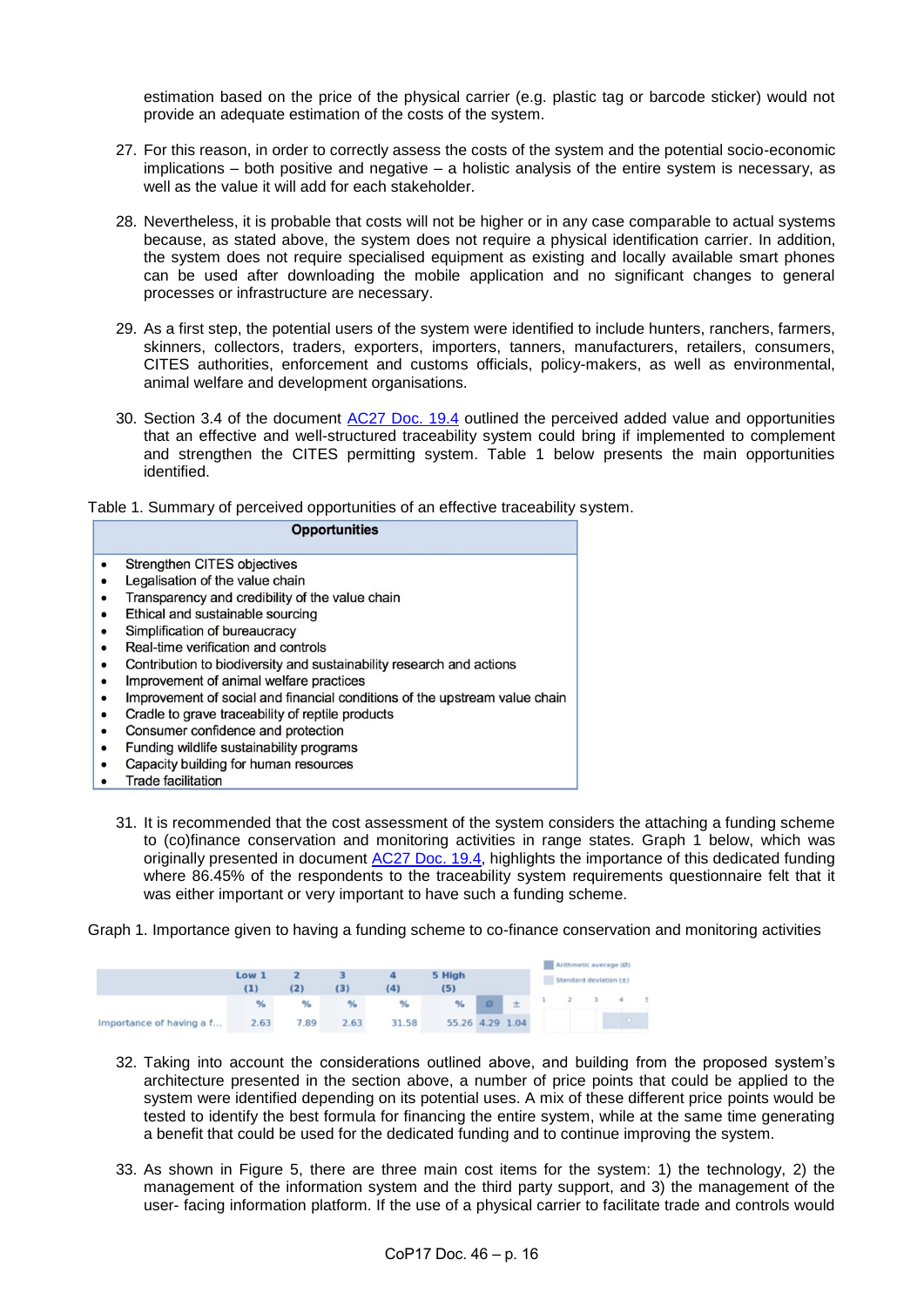be desired, the cost of the carrier would also need to be calculated. However, given that the physical carrier would not be used for ensuring the integrity of the system, the most inexpensive option would be sufficient.

Figure 5. Schematic representation of potential cost items and price points of the system



- 34. For the technology cost item, which includes the availability and maintenance of the mobile application and its functionalities, three potential price points have been identified: a price for registered user, a price per acquisition of a skin, and a price for search in the database. All of these items would together incorporate the price for the technology services.
- 35. For the system management cost item, which would include any third party support to manage the information system, a general information technology fee could be applied.
- 36. The management of the user interface platform, which would allow for the interaction between the users and the system depending on their roles, could enable the production of customised analytical reports.
- 37. The management of the system and the platform together would incorporate the price for the business services of the traceability information system.
- 38. The solution is designed considering economies of scale. Given that no physical device is required, a growing number of skins does not lead to a proportional increase of costs.

### The pilot testing of the system

- 39. In October 2015, the IWG-RS of RESP launched the pilot testing phase of the global traceability information system for reptile skins with the objective to qualify and field-test the system (mobile application, process, data, tools, resources, procedures, governance) that will allow the actors along the reptile skin value chain and business processes to trace reptile skins from origin to final product.
- 40. The main objectives of the on-filed pilot testing are:
	- a. Develop and field-test in a partially controlled commercial environment the effectiveness, efficiency and viability of the mobile phone application of the Unique Fingerprint Identification (UFI) traceability technology and the corresponding information management system (pilot database) which will be linked to the mobile application during the pilot testing phase. (Note: the development and deployment of a final scalable, multi-country information technology system will start after analysing pilot statistic and results, as well as CoP17 outcomes and recommendations).
	- b. Track and trace individual reptile skins movements through various value chain steps.
	- c. Draft possible options for linking the traceability system to the CITES permitting system in place in pilot countries.
	- d. Analyse and define potential business model and costs. Suggest potential governance structure.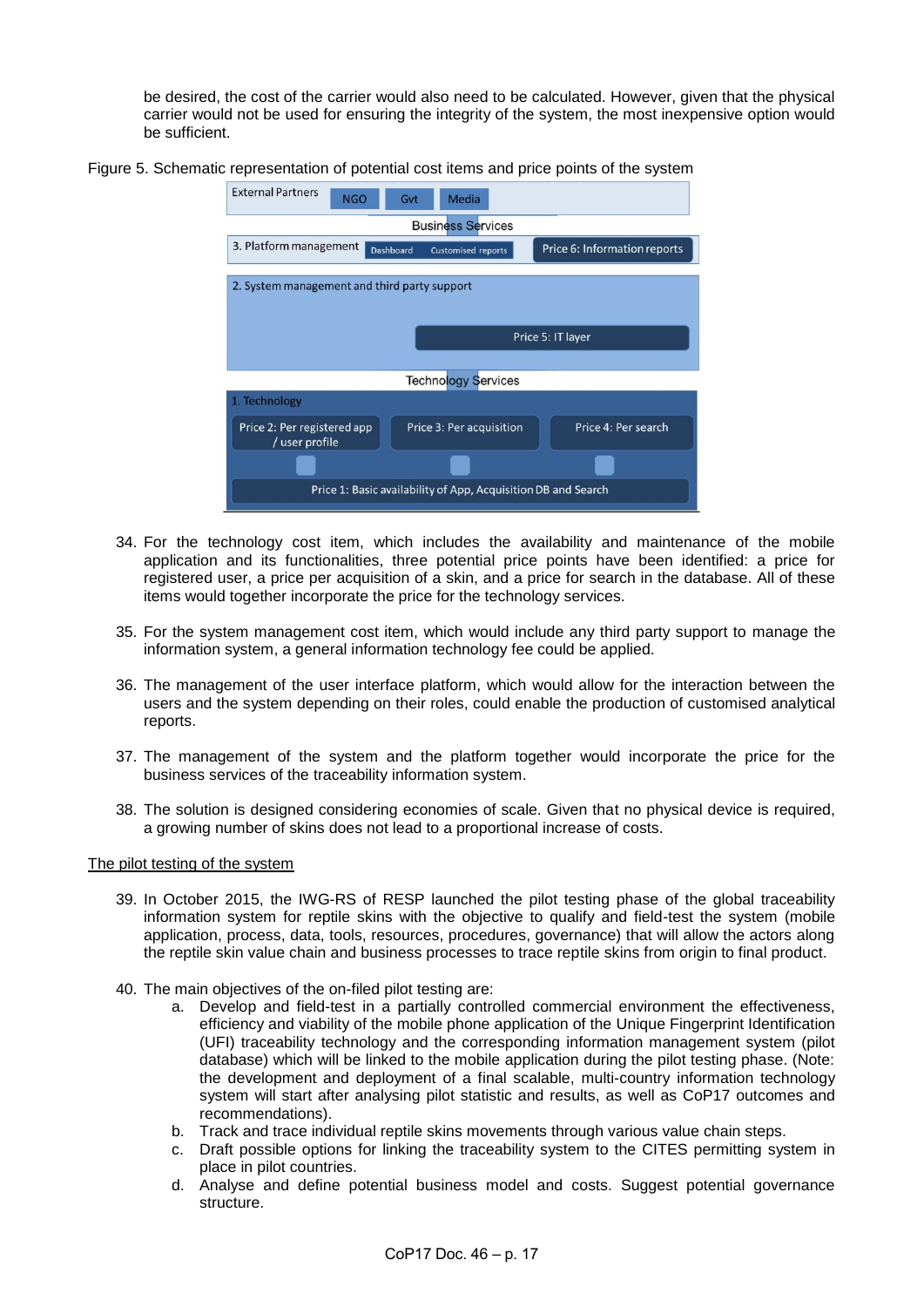- e. Identify potential benefits for key stakeholders.
- 41. The system is being tested throughout the entire supply chain and main commercial steps, according the following schema, in order to simulate as closely as possible, the real commercial and regulatory environment of reptile skin trade.



- 42. In order to truthfully simulate the potential future functioning of the system, including testing the different roles and responsibilities of the different stakeholders, the pilot testing phase has secured the active participation in the kick-off workshops and practical activities of all stakeholders of the system including: local communities, hunters/collectors, farmers and slaughterhouses, traders, tanneries, manufacturers, brands, CITES country authorities, customs authorities, other relevant local authorities and academia.
- 43. In addition, each participating country has set up a national steering committee to oversee the project.
- 44. The piloting phase will be divided into four specific components that will cover the following elements:
	- a. Finalisation of the mobile application for iOS and Android platforms: design, configuration and development of full application for skin image acquisition, identification, processing and verification.
	- b. Development of the information system (database) which will be linked to the mobile application during the pilot testing phase.
	- c. Perform the field tests.
	- d. Development and deployment of the final scalable, multi-country information technology system.
- 45. The first three of the components should be completed by the  $17<sup>th</sup>$  Meeting of the Conference of the Parties of CITES (COP17), which will take place in South Africa in 2016, while the fourth component will only start once the field testing results have been validated and comments have been received from a broad range of actors, including inputs and observations received at COP17.
- 46. The field testing will need to ensure that it simulates as closely as possible the real commercial and regulatory environment of reptile skin trade. Figure 8 presents the commercial and regulatory flow of the traceability pilot projects, as well as the image acquisition, verification and control points that will be included as part of the field testing.

# Figure 8. Commercial and regulatory flow of the field testing

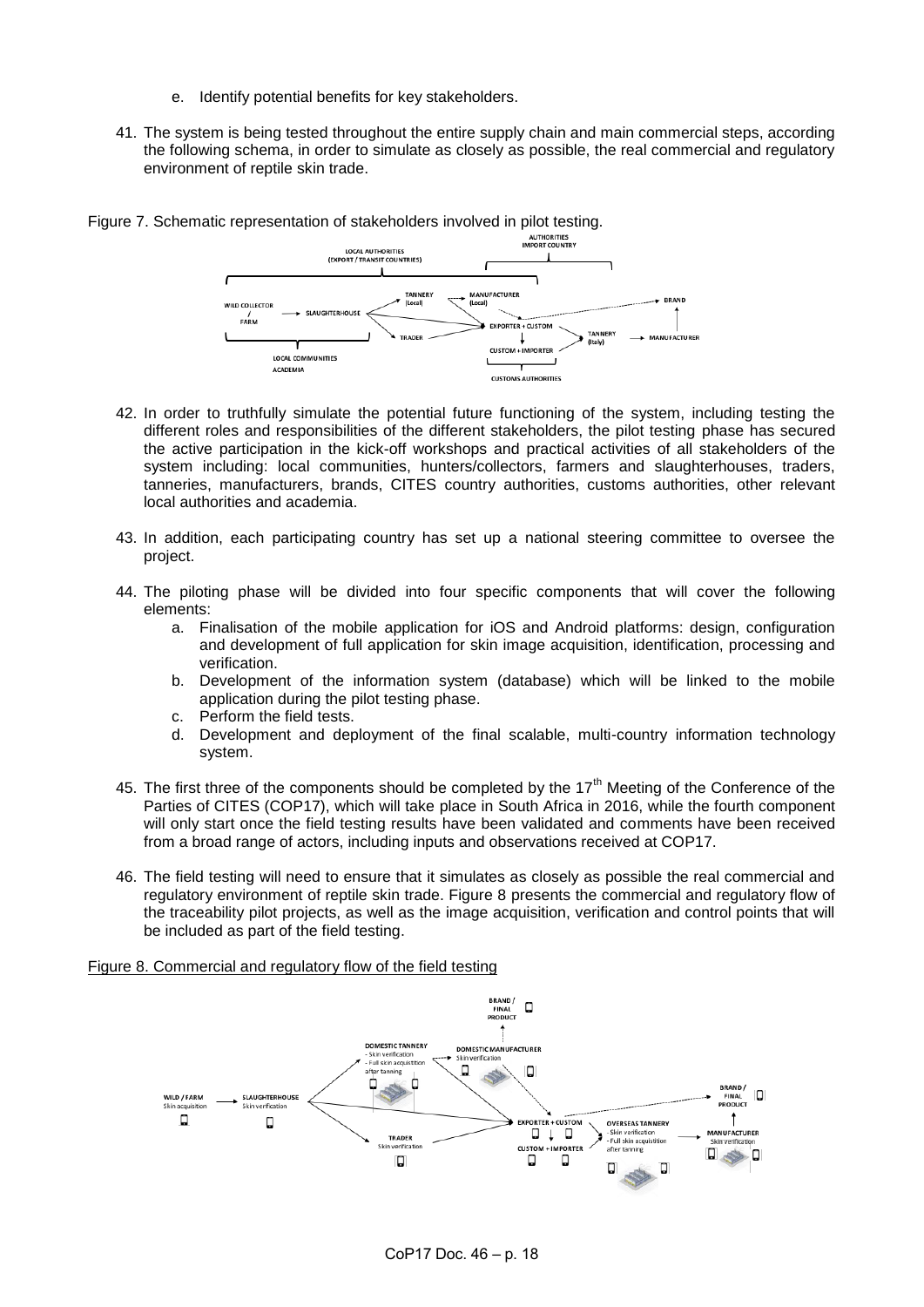- 47. The skin will be tracked and traced through a number of different commercial channels:
	- a. The first will entail a tanning process in producing country and the export of crust or tanned skins that are then exported to the importing country for further processing and manufacturing.
	- b. The second will entail the export of non-tanned skins through a trader that exports them directly to the tannery in the importing country.
	- c. The third will entail the direct export of non-tanned skins by the producer directly to the tannery in the importing country.
	- d. The fourth will entail manufacturing of final products for either domestic or international consumption.
- 48. To practically test the system, the Unique Fingerprint Identifier (UFI) of the skin is retrieved as soon as possible at wild / farm or slaughterhouse level by the smartphone App through a picture of the head or of the whole skin. A unique automatically generated number, based on time – GPS – and other unique info, is associated to the UFI. This unique number can be compatible and built according to the most commonly recognized international standard protocols (e.g. ISO or similar). The UFI is recorded and associated to the skin in a secured local database on the phone and transferred to a central database as soon as a Wi-Fi or other type of internet connection is available. The advantage of the UFI is that the skin can be easily read by smartphones, without altering in any manner the original skin. No external device is required.
- 49. Image acquisition can be done in parallel to skin quality control and thus would not add additional time to operational processes.
- 50. If a complementary physical carrier e.g. plastic tags or barcode stickers will be added to the initial stages of the supply chain to facilitate trade and controls, this can be associated to the UFI through the application interface.
- 51. The system can also link and associate the needed CITES certificate with the skin, it's UFI and various meta data: GPS, user Account, skin characteristics, etc. This necessary and useful information and meta data records to be associated with the skin / UFI were identified and agreed by all stakeholders participating in the pilot test and a Meta Data Record Form Draft template has been created.
- 52. After the initial registration of the skins at the point of origin, all subsequent steps are a verifying process where the user takes a picture of the head or any part of the skin (in case it's fully scanned) to ensure its presence in the database and so its legality. The main verifications steps and additional information capture are: slaughterhouse, customs (export and import), tanneries, manufacturers and end consumers. In addition, during receiving and shipment, controls of each skin with the CITES certificate can be performed and specific meta data be associated with the skin.
- 53. In the case only the head is enrolled at the point of origin, the full skin is scanned at the tannery and the total skin UFI is associated with the initially scanned head UFI. To speed-up and facilitate the full scan of the skin, a complementary scanning device can be potentially integrated in the process. The choice of one particular system is affected by the following factors: cost, interference with the usual processes and handling of the skins, time to scan the skin, accuracy, easy of use.
- 54. Prior to the tanning processes the skins will be verified and after the chemical and mechanical processes the whole skins can be scanned. This will enable an additional registration process where the full skin scan will be seamlessly linked to the original registration of the initial image acquisitions taken at the point of origin.
- 55. At manufacturing level, the skin can be cut into pieces. All UFI parts remain associated with the total and original skin. During the product assembly process, the code of each skin section is saved just by reading the UFI code. The full chain of custody of each single part of a selling product can be verified and validated through a determined area of the UFI (currently, approx. 15 cm x 15 cm).
- 56. Finally, by taking a picture of a determined area of the final product, the brand can know which product is present in each store with its CITES certificate history and the consumer can know the history of the product, from origin to shop. The UFI codes can be potentially used also for product authentication and supply validation.